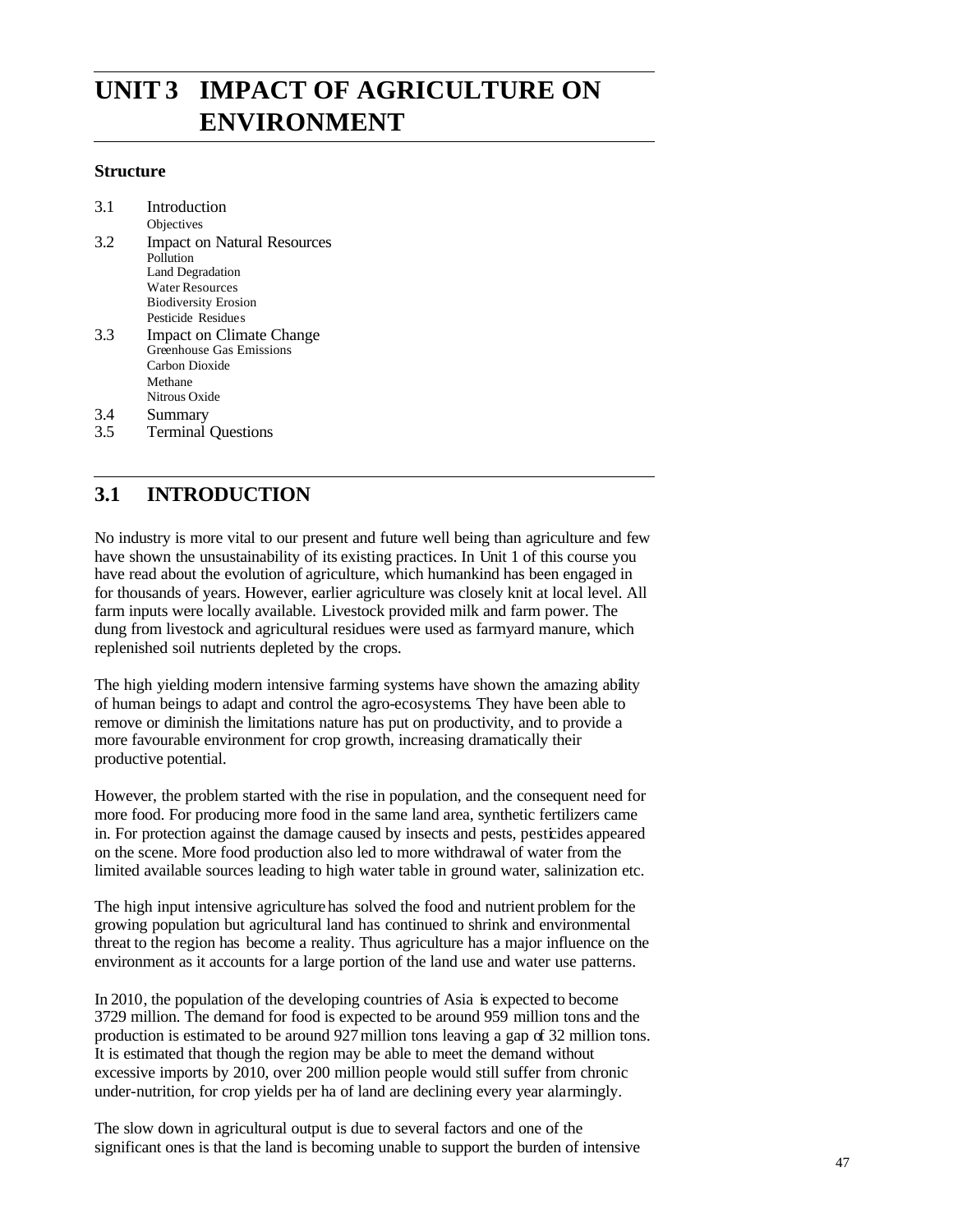agriculture as the environmental foundations of sustainable agriculture that is, land, water, biodiversity and forests are being damaged increasingly.

Agriculture has both primary and secondary environmental effects. A primary effect is also called **on-site** effect, i.e., an effect on the area where agriculture takes place. A secondary effect or **off-site** effect is an effect on an environment away from the agricultural site. The impact of agriculture on the environment can be **local,** which includes erosion, loss of soil, and increase in sedimentation in the local rivers; **regional** that results from the combined effects of agricultural practices in the same large area; or **global** which includes climatic changes as well as potentially extensive changes in the chemical cycles. In this unit we will discuss the impact of modern agricultural practices on natural resources and climate changes.

### **Objectives**

After studying this unit, you should be able to:

- explain how agriculture is affecting the environment;
- identify the practices which are depleting the water resources and causing salinization and ground water pollution;
- explain the effects of pesticides and pesticide residues in fruits, vegetables, milk, fish, eggs etc., on the environment;
- explain how agriculture is affecting bio-diversity;
- identify practices which lead to soil degradation;
- explain whether agriculture is responsible for global warming−if so, to what extent;
- list the greenhouse gases emitted by agricultural practices and discuss how they are influencing the climate;
- suggest practices/ measures which can mitigate these greenhouse gases;
- suggest some measures on policy level to reduce the negative impact of agriculture on environment; and
- describe the positive and negative impact of agriculture on environment.

# **3.2 IMPACT ON NATURAL RESOURCES**

Nations in all regions of the world, if they are to provide for long-term well-being of their citizens, must find the right means to protect the environment to ensure continued access to natural resources, generation to generation.

Deterioration of natural resources is being caused by various factors. Inappropriate agricultural development is one such factor. Conventional agricultural practices result in land degradation, deforestation, pollution of water bodies and loss of biodiversity. Some hot spots of severe environmental deterioration may be cited:

- the river basins of the Indus, Tigris and Euphrates in the middle east Asia (salinization),
- the foothills of Himalayas (water erosion),
- the forest margins of the lower Amazon (overgrazing and nutrient loss),
- the peri-urban areas of Mexico City (pollution from agricultural chemicals),
- the humid low land areas of Africa (nutrient depletion, acidification and erosion),
- the sub-humid, semi-arid border zone of West Africa (migration from dry land degradation), and
- the North-western plains of India (crisis due to ground water depletion).

In this section we will examine the negative impact of agriculture on environment.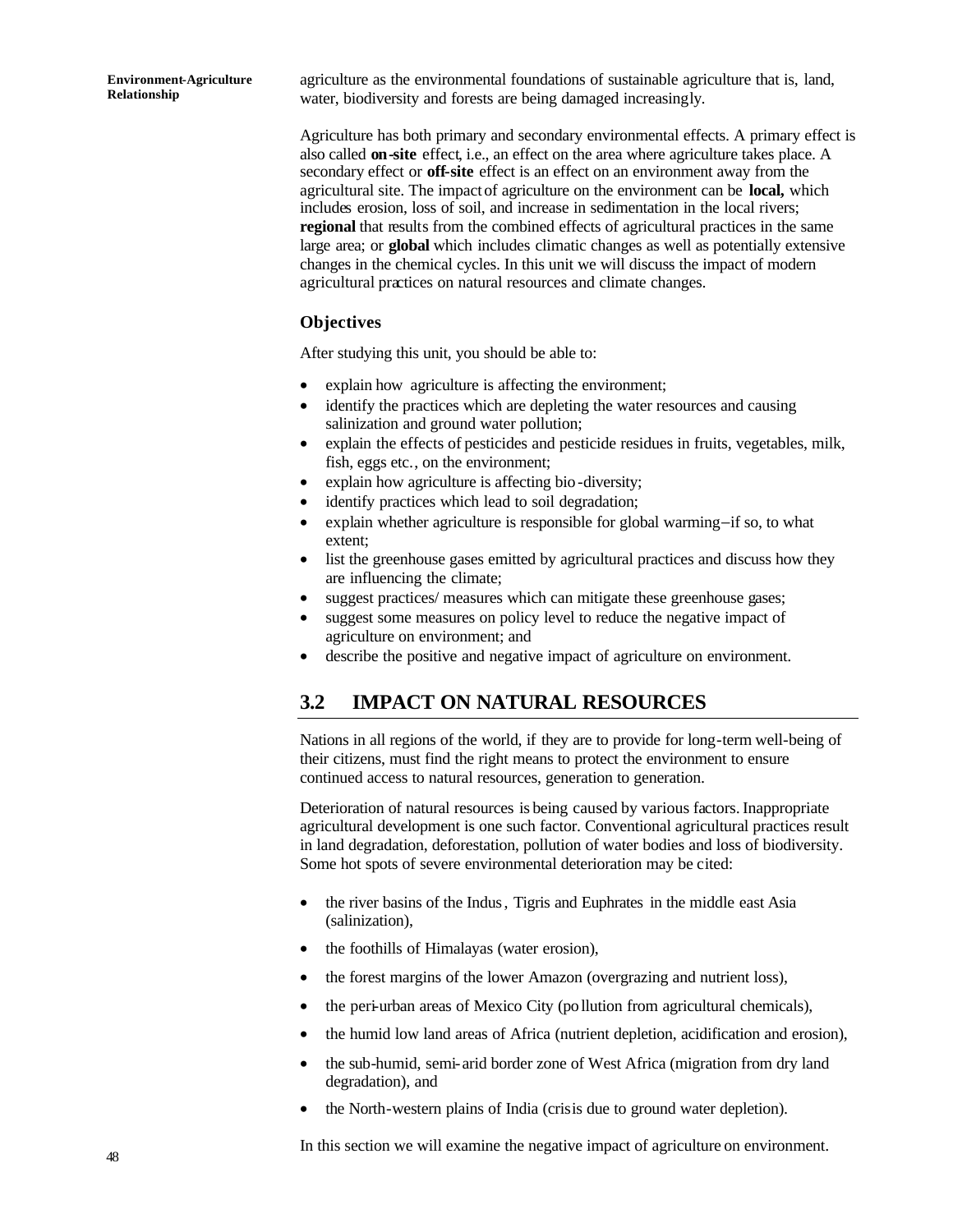## **3.2.1 Pollution**

High production levels in modern agriculture are achieved by using nutrients such as nitrogen (N), phosphorus (P) and potassium (K) in the form of chemical fertilizers, manures, sludge, legumes and crop residues. When nutrients are applied in excess of plant needs they have the potential to pollute soils, and surface and ground water. A significant portion of nitrogenous fertilizers leaches through the ground and increases the nitrate concentration of ground water. When this high nitrate concentration water is used for drinking, it may cause diseases like methaemoglobinaemia (blue baby) in bottle fed babies and also cancer. WHO has prescribed the safe drinking water limit for nitrogen (N) as 45 ppm (part per million). But the study of nitrate content of ground water in several parts of India has revealed that in water table aquifers (dug wells), the nitrate concentration at many places is quite high, more than 100 ppm. (mg/l). Table3.1 shows the worst affected areas in India having nitrate concentration more than 300 ppm.

| <b>State</b>         | <b>Site</b>   | <b>District</b> | <b>Nitrate Concentration (ppm)</b> |
|----------------------|---------------|-----------------|------------------------------------|
|                      |               |                 |                                    |
| West Bengal          | Jangipur      | Murshidabad     | 480                                |
| <b>Uttar Pradesh</b> | <b>Birdha</b> | Hamirpur        | 434                                |
| <b>Uttar Pradesh</b> | Bansi         | Jhansi          | 558                                |
|                      | Badshapur     | Jaunpur         | 300                                |
|                      | Hastinapur    | Meerut          | 694                                |
|                      | Mirapur       | Saharanpur      | 300                                |
|                      | Bangarmaou    | Unnao           | 390                                |
| Punjab               |               | Sangrur         | 362                                |
|                      |               | <b>Bhatinda</b> | 567                                |
|                      |               | Hoshiarpur      | 435                                |
| Haryana              |               | Ambala          | 990                                |
|                      |               | Faridabad-1     | 560                                |
|                      |               | Faridabad-2     | 430                                |
|                      |               | <b>Sirsa</b>    | 325                                |
|                      |               | Hissar          | 419                                |
|                      |               | Hisar-2         | 363                                |
|                      |               | Hisar-3         | 610                                |
|                      |               | Gurgaon-1       | 310                                |
|                      |               | Gurgaon-2       | 450                                |
|                      |               | Gurgaon-3       | 722                                |
|                      |               | Mahendragarh-1  | 1310                               |
|                      |               | Mahendragarh-2  | 300                                |
|                      |               | Mahendragarh-3  | 393                                |
|                      |               | Mahendragarh-4  | 385                                |
|                      |               | Mahendragarh-5  | 830                                |
| Jammu & Kashmir      |               | NIL             |                                    |
| Himachal             |               | <b>NIL</b>      |                                    |
| Orissa               | <b>Bisam</b>  | Koraput         | 310                                |
| <b>Bihar</b>         |               | NIL             |                                    |

## **Table 3.1: Nitrate concentration in various Indian states exceeding 300 ppm**

Though the nitrate in water is harmful for drinking purposes, it is beneficial for crops. Most of the plants/crops take nitrogen in the form of nitrate or ammonium. When this water having high nitrate concentration is used for agriculture, the requirement of nitrogen fertilizer is reduced accordingly. For example, 10 cm irrigation with ground water containing 100 ppm nitrate (mg/l) will contribute 44.5 kg of NO<sub> $\tau$ </sub>N. If a farmer is using the recommended dose of 120 kg N, then three irrigation of such water will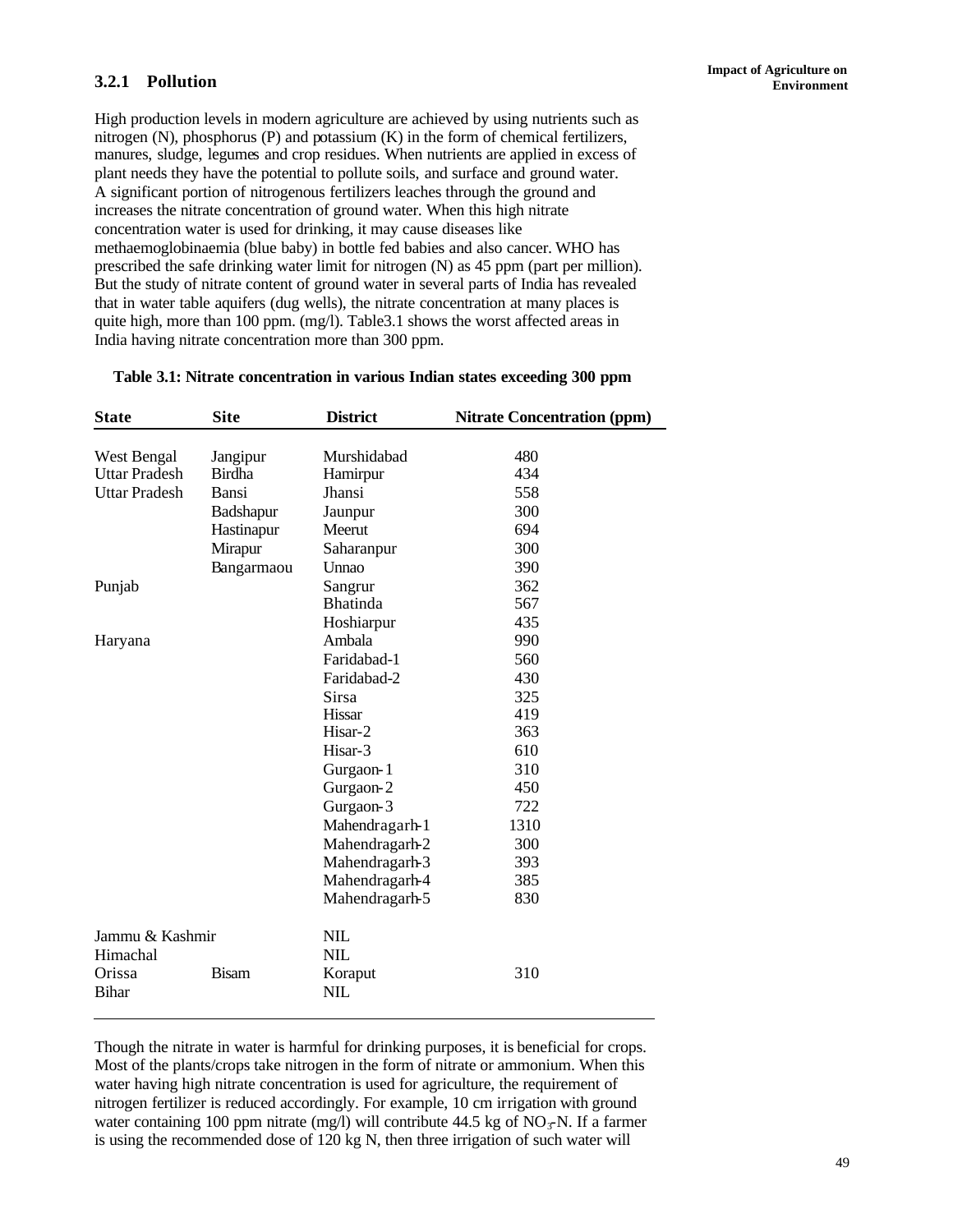meet the entire nitrogen requirement of the crop thus making any additional nitrogen unnecessary.

In crop production the main emphasis is on the use of synthetic N fertilizers. As an example, in Haryana N, P ( $P_2O_5$ ), K ( $K_2O$ ) is used in the ratio of 48:11:1 showing the heavy dose of nitrogen application as compared to P and K. If the  $NO<sub>3</sub>$  concentration in ground water is not taken into consideration and additional nitrogen is applied, it will further accentuate the nutrient imbalance and ground water pollution may go on accumulating further. Excessive nitrogen is also not good for plants because it affects the maturity of crop adversely. It may cause lodging and even reduce the sugar content in beetroot and sugarcane crops.

Besides giving the required elements to the crop, the chemical fertilizers used in agriculture also supply heavy metals to the soils. Though some of them like copper (Cu), zinc (Zn), manganese (Mn), and iron (Fe) in low concentrations are beneficial to the crops as micronutrients, some of the other heavy metals like cadmium, lead, arsenic are toxic and may pollute the soils resulting in uptake of these toxic heavy metal by plants and enter the food chain for humans and animals. It is therefore, necessary to know about such fertilizers, which contribute more heavy metals thereby, exceeding the safe limits.

| <b>Fertilizer</b>      | Сu   | Zn         | Mn      | Mo                       | Pb  | Cd  |
|------------------------|------|------------|---------|--------------------------|-----|-----|
| Single super phosphate | 26   | $60 - 165$ | 65-270  | 3.5                      | 609 | 187 |
| Urea                   | 0.36 | 0.5        | $0.5\,$ |                          |     |     |
| Calcium Am. Nitrate    |      |            |         | $\overline{\phantom{0}}$ | 200 |     |
| Muriate of Potash      |      |            |         | 0.2                      | 88  |     |

Rock Phosphate is also responsible for heavy metal pollution.

### **Impact on air pollution**

Though agriculture is not polluting the atmosphere directly, there are incidences when air pollution occurs and becomes responsible for human health hazards. It is mainly during the accidents and gas leaks in factories where pesticides are manufactured. You would recall that a major accident that occurred in December 1984 when a poisonous gas called Methyl Isocyanide leaked from the Union Carbide factory in Bhopal, India, causing hundreds of deaths and injuring and disabling many others. Many cases of illness have been reported from Karnataka and Kerala during pesticide spraying in the cashew nut plantations (Down to Earth, 2001).

Gaseous emissions from fertilizer manufacturing units are also responsible for air pollution. (Emission of greenhouse gases from agriculture is discussed later in this unit).

### **SAQ 1**

a) How does agriculture lead to nitrate pollution of ground water?

b) What should be done to prevent further nitrate pollution?

## **3.2.2 Land Degradation**

In terms of direct impact on the environment, farming activities are major contributors to soil erosion, land salinization and loss of nutrients. For example, it has been estimated that about 25 percent of soil degradation in Asia and Pacific region has occurred directly from agricultural activities.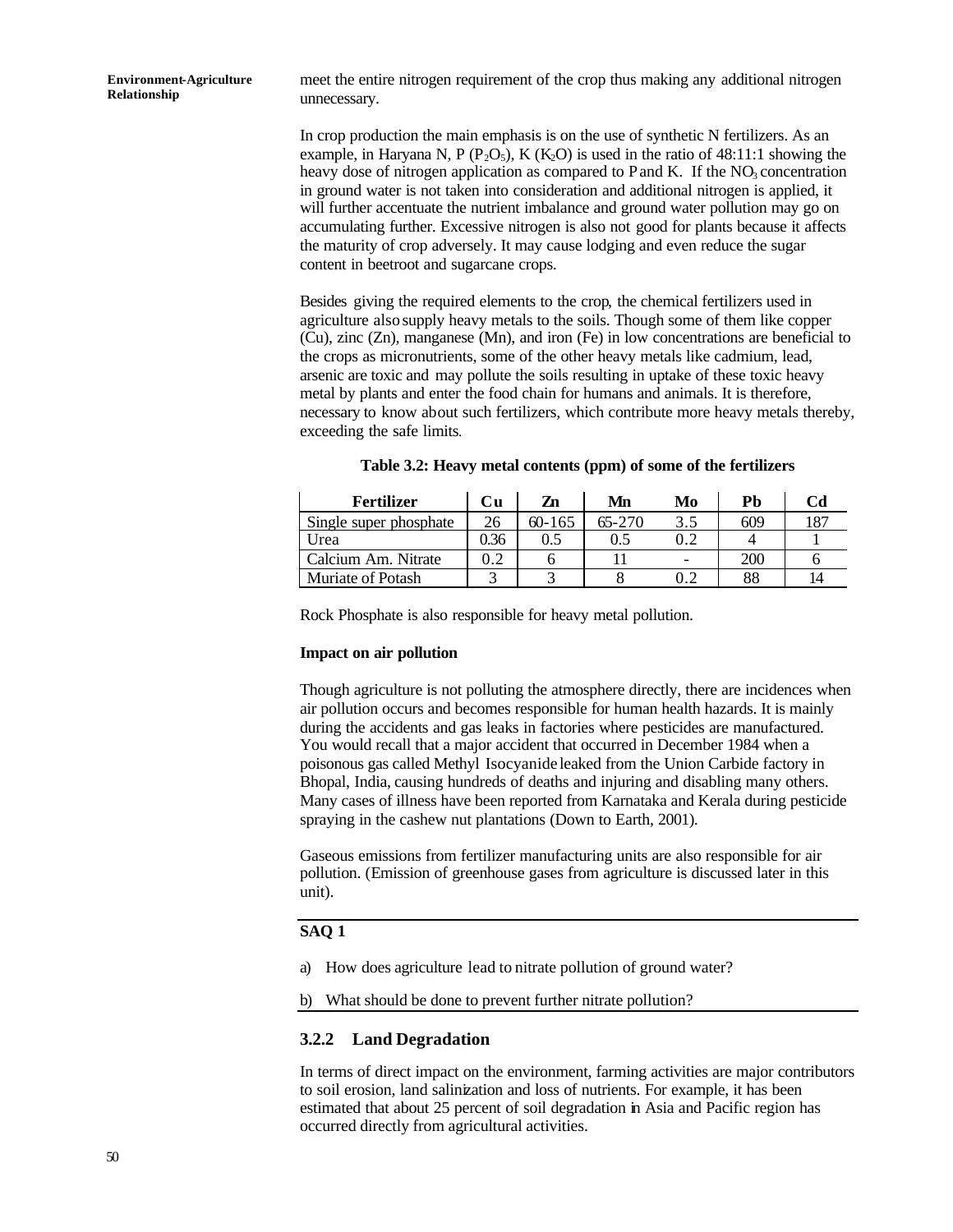**Impact of Agriculture on** One of the most serious impact of intensive agriculture is the clearing of forest land **Environment** and burning of vegetation. In fact agriculture is the most important cause of forest loss in Southeast Asia. Subsequent burning of the remaining vegetation after land clearing had been responsible for the haze that covered much of South-east Asia in 1997 and 1998. The burning of vegetation in Kalimantan and Sumatra, after land clearing for oil palm plantations, got out of hand and spread to forest areas that were not supposed to be burnt. The problem became more serious when the peat just below the soil surface also started burning. Once the peat land catches fire it is very difficult to extinguish it. The smoke produced mainly contributed to the haze experienced in South-east Asia during last two years.

### **Decline in Soil Nutrients and Soil Biological Activity**

Soil fertility and soil health are two major attributes of soil. Intensive agriculture without proper care is responsible for depletion of soil nutrients. A fertile soil has all major and micro and secondary nutrients, which are needed by crops. Once you grow a crop with excessive fertilizers (say nitrogenous) the crop also draws many other nutrients, which are not supplied, by these fertilizers. A crop may draw zinc, sulphur or any other element and the soil may become depleted in that.

Soil biological activity is another important attribute of the soil. By indiscriminate use of fertilizers and pesticides, soil microbial activity is affected. Even earthworms and other soil organisms are affected by intensive agricultural practices.

### **Decline in Soil Structure**

Take the example of bricks. If the bricks are just kept haphazardly one over the other, it will form an unstable heap. But if the same bricks are arranged properly and mutually bounded, they can form a house or factory. In the same manner soil can be a loose and unstable assemblage of random particles or it can be a properly structured pattern of inter-bonded particles associated into bigger aggregates having regular sizes and shapes. The manner in which the soil particles are packed and held together in a continuous spatial network is commonly called soil matrix or fabric. The arrangement and organization of the particles in the soil is called soil structure.

Soil structure is strongly affected by changes in climate, biological activity and soil management practices. It is vulnerable to destructive forces of mechanical and physico-chemical nature. Soil structure also affects the retention and transmission of fluids in soil, including infiltration and aeration.

### **Agricultural practices responsible for decline in soil structure are**

- Excessive cultivation/ tillage;
- Overgrazing and loss of soil cover;
- Excessive Animal / machine movement on wet soils (Fig. 3.1).





**Fig.3.1: Some of the agricultural practices responsible for declining soil structure: a) Excessive movement of heavy machines; and b) Overgrazing**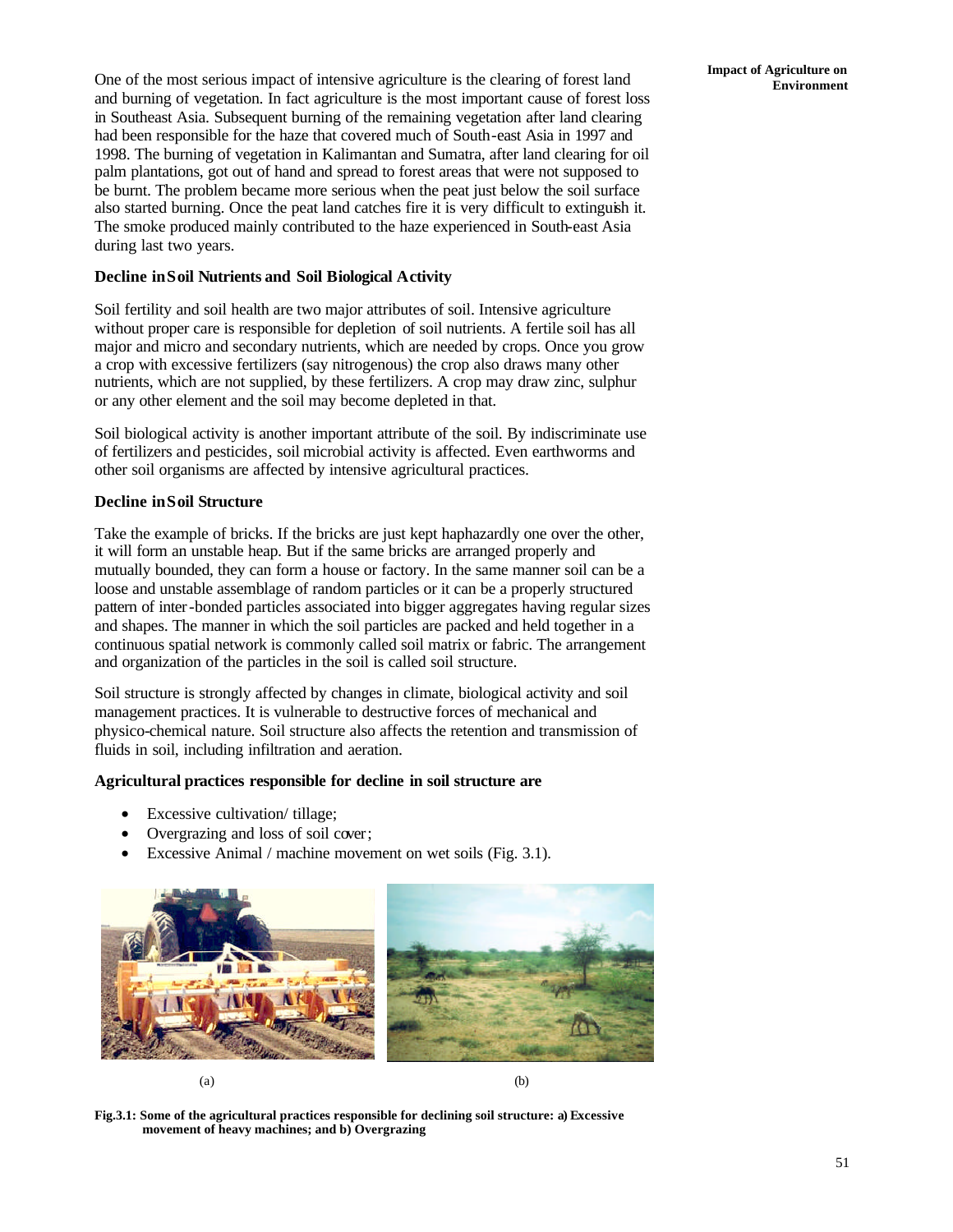Whenever soil is disturbed it becomes loose and may move with water or wind. There is natural erosion of soils, especially in hilly areas. But there too human activity/agricultural activity enhances soil erosion. Levelling of the land and the drainage system also cause environmental problems.

Soil erosion in humid tropics is a very serious problem especially on slopes. Poor cultivation techniques, overgrazing, lack of vegetative cover are agricultural practices that lead to soil erosion.

Much of the eroded soil ends up in waterways. Downstream sedimentation is a serious impact of modern agricultural practices. Sedimentation fills in productive water reservoirs, destroys fisheries, coral reefs in tropical waters and as we had said earlier sediments carry ammonia, nitrates, and other chemicals in downstream waters causing eutrophication.

### **Soil Salinization**

The soil or water containing excessive salts is classified as saline. The degree of salinity is measured by the concentration of salts. The easiest way to quantify the concentration of salts in a soil is to measure its electrical conductivity (EC). Its unit is Siemens/m. Soil with less salt will have low electrical conductivity. As the amount of salts increases its EC also increases. A soil is classified as saline if its EC becomes more than 4 dS/m. A number of factors are responsible for salinity build-up. Some of them are nature and content of soluble salts in irrigation water, soil type, water table, nature of crops grown, and the water management practices.

The agricultural practices responsible for saline soil problems are:

- Excessive drawing of ground water
- Water logging
- Use of improper fertilizers/pesticides
- Too frequent irrigation
- Use of brackish water for irrigation.

### **Canal Water Irrigation**

Expansion of irrigation has been one of the key strategies in achieving self-sufficiency in food production in the region. For example, India has increased net irrigated area from 20 M ha in 1950 to about 45 M ha in 1995. A major expansion in the irrigated area has been achieved through transported canal irrigation. In almost all such cases the ground water table, which was several meters deep prior to introduction of irrigation canals, has risen. When ground water table reaches within 2 m of the surface, the ground water table contributes significantly to evaporation from soil surface and causes soil salinization. In most canal-irrigated areas, soil deterioration due to accumulation of salts has assumed a serious dimension. According to one estimate about 50% of the canal-irrigated areas are affected by salinity.

### **Ground Water Irrigation**

Salt problems have also increased where saline ground waters have been used for irrigation in the absence of good quality irrigation water. Ground waters are being exploited to supplement the water requirement for producing more food, fodder and fibre. In India about 40% of the net irrigated area receives irrigation through ground waters drawn through wells. A large number of ground water aquifers especially in the states of Rajasthan, Haryana and Uttar Pradesh are unfit for irrigation as their use leads to salinity.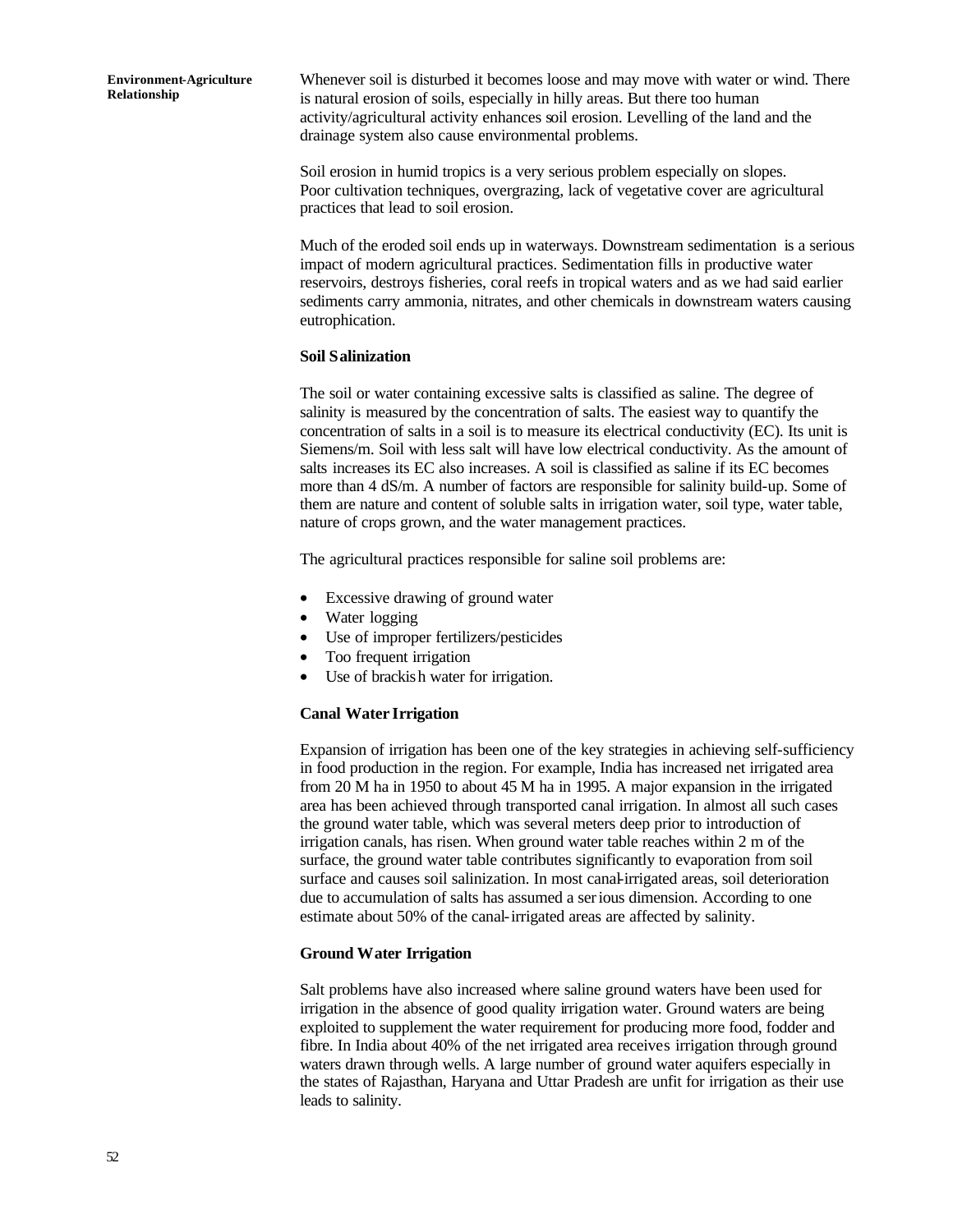## **Soil acidification**

When pH of a soil becomes less than 6.5 it becomes acidic. Normally soils having pH between 6.5 and 7.5 are classified as neutral soils. If the soil pH becomes lower than 6.5 it becomes acidic and if it becomes higher than 7.5 it is classified as alkaline.

Agricultural practices that may cause soil acidification are:

- Excessive use of acidifying fertilizers.
- Use of shallow rooting pastures.

## **SAQ 2**

What is soil structure and what agricultural practices disturb it?

### **3.2.3 Water Resources**

The growth of agriculture and urbanization has imposed growing pressure on the South Asian region's already strained water resources in terms of both quality as well as quantity. This is evident in the gradual decline in per capita availability of water throughout the region. In India, for instance, the per capita availability fell from 6000 cubic meters in 1947 to 2300 cubic meters in 1998. Estimates for the year 2030 predict acute shortage of water in India (TERI 2000). Use of groundwater for irrigation has led to the depletion of underground aquifers in several parts of the region.

In some parts of the Indian states of Haryana, Rajasthan, Punjab and Gujarat the extent of over exploitation ranges from 100%-260% as compared to the critical levels of 85%. In Bangladesh excessive withdrawal of water has led to water logging and salinity and to land subsistence in cities like Dhaka (TERI 2000). Water quality is affected through intensive agriculture in the following ways:

- Soil salinity due to water logging in irrigated areas;
- Soil salinity due to water logging in dry land;
- Contamination of ground water by nitrogen through nitrate;
- Eutrification of rivers, marshes and lakes; and
- Contamination of water by agrochemicals.

### **Lowering of Water Table**

Due to excessive withdrawal of water for irrigation, the ground water table is lowered. In some cases it has gone down at the rate of 2-3 meters per year.

The methods of irrigation presently used are not very scientific. With a lot of gadgets now available for measuring the status of water/ moisture in the soil or when the crop requires water, we can make judicious use of water and save a significant quantity of water. Standing water throughout the rice crop is not essential. There are better methods of irrigation like drip irrigation and sprinkler irrigation to save water (Fig.3.2). These methods have several advantages over conventional methods of irrigation.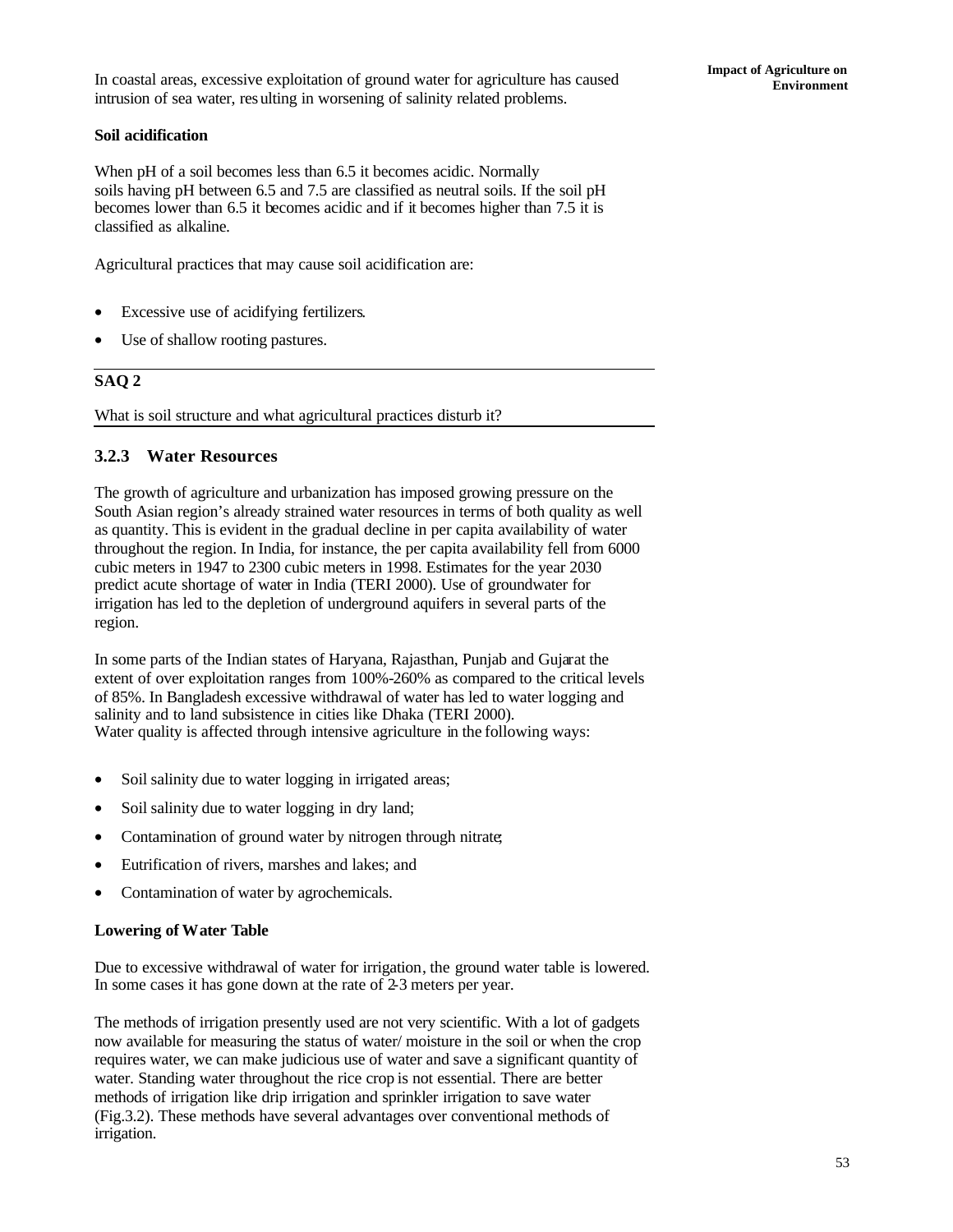# **Environment-Agriculture**

**Relationship** It is worth mentioning how a water scarce country like Israel has solved this problem by modern methods of irrigation, timely application of water, recycling of water etc.



**"India has on the whole good rainfall and reasonable water resources. We can manage with water available provided we follow Gandhi's advice-Nature provides for every body 's need but not for everybody's greed."** *(Quoted from DR. M.S. Swaminathan's article on Greening a Nation published in Times Agricultural Journal Nov-Dec, 2001)* 

**Fig.3.2: a) Drip irrigation; and b) sprinkler irrigation is more useful for saving water**

### **SAQ 3**

How can we save water and still fulfil the requirements of the crops?

### **3.2.4 Biodiversity Erosion**

Within the Asia-Pacific region, overall habitat losses have been the most acute in the Indian Subcontinent. The underlying causes are international trade in timber; introduction of non-native species, improper use of agro-chemicals, excessive hunting and poaching (TERI 2000).

Intensive agriculture has resulted in loss of biodiversity in the following ways:

- Pressure on habit at of wild organisms;
- Loss of species when the habitats are degraded;
- Abandoning of traditional varieties in favour of high yielding varieties; and
- Practice of monoculture for more production of a particular variety (Pusa basmati in rice). This is normally done either because of high yields or some varieties which are more in demand. You will learn more about biodiversity erosion in Unit 8 of the next block of this course.

### **3.2.5 Pesticide Residues**

All types of agriculture suffer from pest infestation. Even today with modern technology the total losses from all pests are huge. The major agricultural pests are insects, diseases and nematodes, and weeds and vertebrates (mainly rodents and birds) that feed on grain and fruits.

Before the Industrial Revolution, farmers could do little to prevent pests except remove them when they appeared or use farming methods that tended to decrease their density.

With the advances in modern agricultural sciences, chemical pesticides were developed. The use of pesticides has grown, reaching \$31.25 billion worldwide in 1996. About 80% of the pesticides in use are applied in developing countries.

Pesticides are a group of chemicals meant for preventing/ destroying any pest detrimental to man or his interest during production, processing, storage,

Pests are undesirable competitors, parasites, or predators.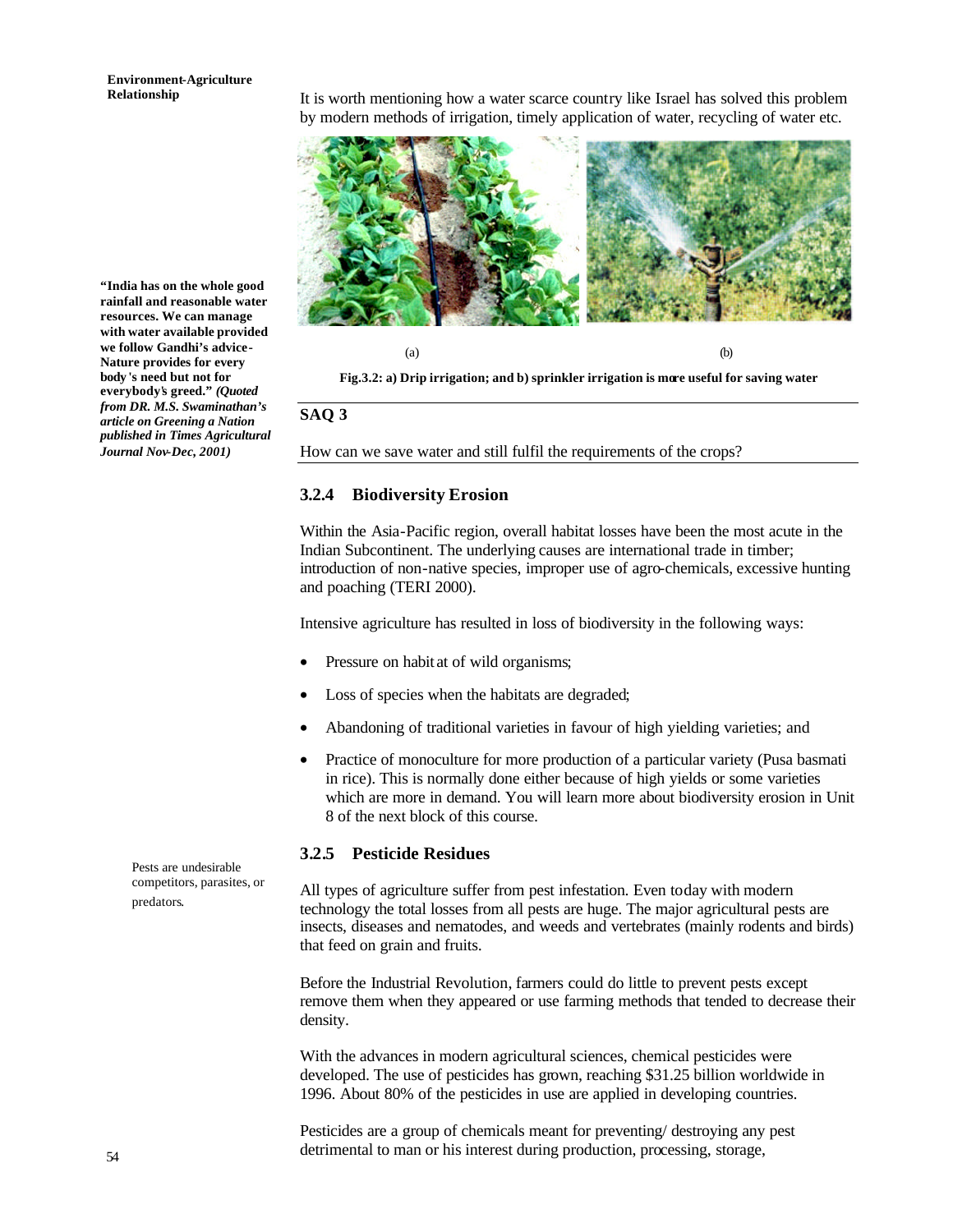**Environment** transportation and distribution of food items like cereals, fruits, vegetables and other crops. These include insecticides, herbicides, rodenticides, nematicides, chemosterilents, mollusides, fungicides, plant growth regulators, defoliants, desiccants attractants, and repellents.

### **Box 3.1: Chemical pesticides**

Chemical pesticides like DDT, aldrin and carbendazim etc. have created a revolution in agriculture. However, in addition to the negative environmental effects of individual chemicals such as DDT, their use has other major drawbacks. One such problem is known as *secondary pest outbreaks*, which occur after extended use (and possibly because of extended use) of a pesticide. Secondary pest outbreaks can come about in two ways: (1) reduction in one target species reduces competition with a second, which then increases and becomes a pest or (2) the pest develops resistance to the pesticides through evolution and natural selection, which favour those in the population with a greater immunity to the chemical. Developed resistance has occurred with many pesticides.

It has been estimated that the crop losses in India because of pests and diseases vary from 10% to 30 % depending upon the crop, climate and region. In financial terms these losses amount to Rs. 290 billions per year (Table 3.3).

| <b>Crop</b> | Loss in $%$ | <b>Financial loss in million Rs.</b> |
|-------------|-------------|--------------------------------------|
| Rice        | 18.6        | 55, 120                              |
| Wheat       | 11.4        | 14,150                               |
| Jowar       | 10.0        | 1,732                                |
| Pulses      | 7,0         | 4,840                                |
| Oilseeds    | 25.0        | 41,800                               |
| Cotton      | 22.0        | 20,000                               |
| Sugarcane   | 15.0        | 13,360                               |

**Table 3.3: Estimated crop losses due to pests and diseases in India**

### **Monitoring of Pesticide Residues**

All India Coordinated project on Pesticide Residues conducted analysis of 4100 fruits and vegetable samples collected from different states of India. Out of these 2265(55%) samples were found contaminated with pesticides. However, only 9% of them exceeded the MRL (Maximum Residue Limit) as you can see from Table 3.4.

| Table 3.4: Region wise contamination of fruits and vegetables by pesticides |  |  |
|-----------------------------------------------------------------------------|--|--|
|                                                                             |  |  |

| <b>State/Centre</b>  | No of samples analysed | % samples    | % samples |
|----------------------|------------------------|--------------|-----------|
|                      |                        | contaminated | above MRL |
| Haryana              | 1236                   | 56.2         | 4.5       |
| H.P.                 | 436                    | 19.5         | 1.4       |
| Tamil Nadu           | 85                     | 91.8         | 15.3      |
| Gujarat              | 104                    | 80.8         | 13.5      |
| A.P.                 | 275                    | 29.8         |           |
| U.P.                 | 244                    | 100          | 45.9      |
| W.B.                 | 75                     | 56           |           |
| Kerala               | 72                     | 100          | 52.8      |
| Punjab               | 148                    | 58.1         | 4.7       |
| Orissa               | 105                    | 51.4         | 12.4      |
| Delhi                | 68                     | 77.9         |           |
| Assam                | 32                     | 46.9         |           |
| Rajasthan            | 388                    | 53.4         | 12.1      |
| Karnataka            | 370                    | 19.7         | 7.3       |
| M.P.                 | 195                    | 96.5         | 1.5       |
| Maharashtra          | 278                    | 73.4         | 13.7      |
| <b>Total Average</b> | 4111                   | 55.1         | 9.5       |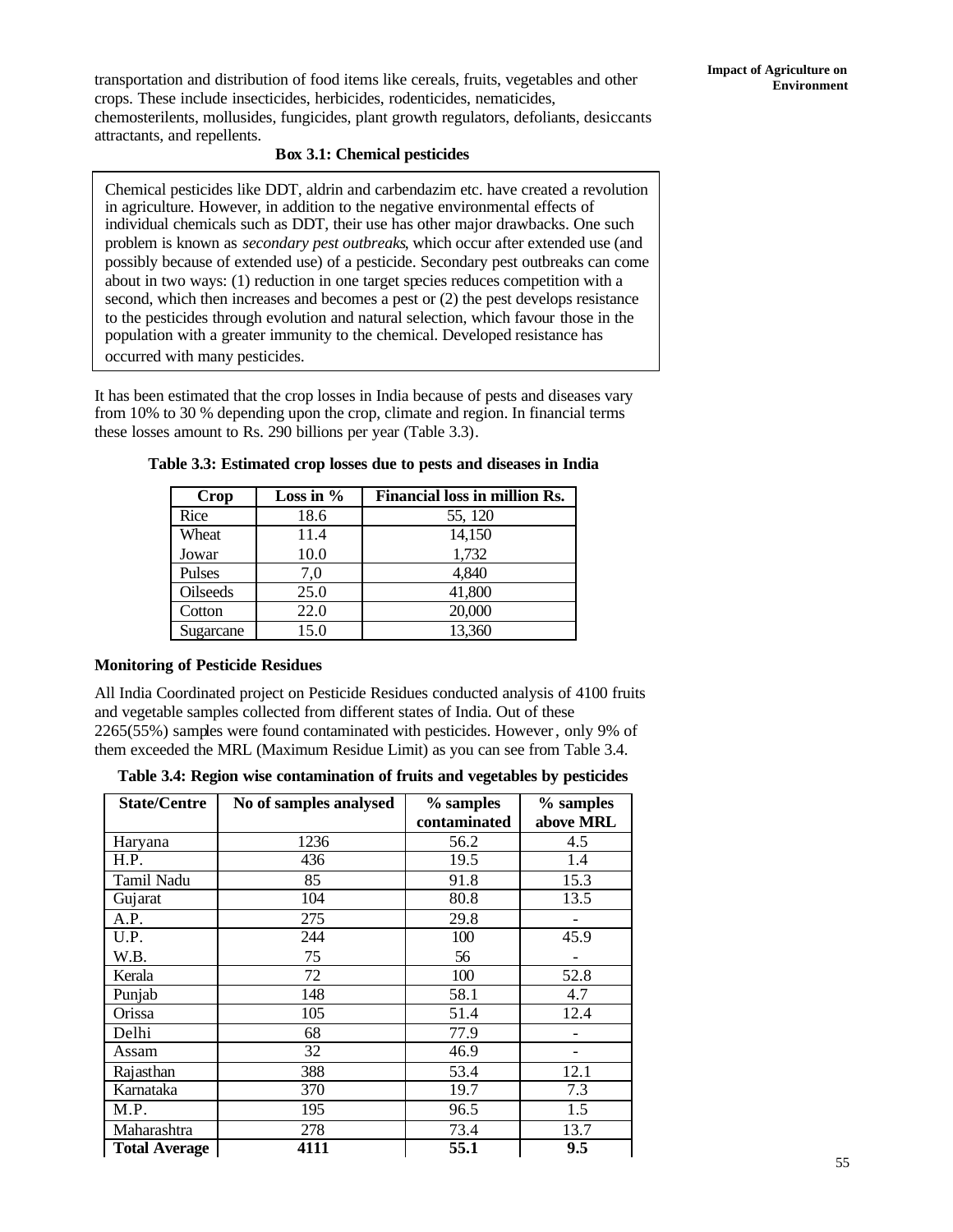The analysis has shown that pesticide residues affect most of the crops. A comparative analysis is given in Table 3.5.

| Crop                 | No of samples   | % of samples<br>contaminated | % samples<br>above MRL |
|----------------------|-----------------|------------------------------|------------------------|
| Tomato               | 598             | 45.3                         | 5.4                    |
| Cucumber             | 186             | 52.5                         | 6.5                    |
| Apple                | 142             | 18.3                         | $-$                    |
| Okra                 | 468             | 60.0                         | 15.8                   |
| Cabbage              | 302             | 62.6                         | $\overline{7.0}$       |
| Smooth Gourd         | 81              | 64.2                         | $-$                    |
| Pointed Gourd        | $\overline{15}$ | 46.7                         | $-$                    |
| <b>Brinjal</b>       | 843             | 58.5                         | 9.8                    |
| Capsicum             | 124             | 31.5                         | 12.1                   |
| Indian Bean          | 22              | 72.7                         | 9.1                    |
| <b>Bitter Gourd</b>  | 125             | 65.6                         | 6.4                    |
| Ridge Gourd          | 46              | 47.8                         | --                     |
| Pea grains           | 161             | 47.8                         | $\overline{7.5}$       |
| Potato               | 219             | 62.6                         | 9.6                    |
| Cauliflower          | 376             | 66.2                         | 16.8                   |
| Pea                  | 20              | 65.0                         | $-$                    |
| <b>Beans</b>         | $\overline{8}$  | 62.5                         | $-$                    |
| Spinach              | 40              | 85.0                         | 7.5                    |
| Mustard              | 12              | 41.7                         | $\overline{a}$         |
| Cowpea               | $\overline{55}$ | 81.8                         | 32.7                   |
| Cluster bean         | 24              | 50.0                         | 4,2                    |
| French bean          | 51              | 17.6                         | 15.7                   |
| <b>Bottle Gourd</b>  | 33              | 45.6                         | 3.0                    |
| Snake Gourd          | 36              | 80.5                         | 19.4                   |
| Carrot               | 14              | 57.1                         | $\overline{a}$         |
| Fenugreek            | $\overline{12}$ | 41.7                         | 8.3                    |
| Pigeon pea           | 12              | 100                          | 58.3                   |
| <b>Total Average</b> | 4111            | $\overline{55.1}$            | 9.5                    |

**Table 3.5: Contamination of fruits and vegetables crops by pesticides (crop wise)**

Pesticides residues were also found in milk samples collected from the following locations showing that the cows and buffalo were eating such fodder or feed material which contained pesticide residues and then these residues entered in the food chain of milch cattle and in the milk (Table 3.6).

### **Table 3.6: Residues of HCH and DDT in whole milk in India**

### **(a) HCH (Hexachloro cyclohexane)**

| <b>Location</b> | <b>No. Analyzed</b> | No. contaminated | <b>No. above MRL</b> |
|-----------------|---------------------|------------------|----------------------|
| New Delhi       | 12                  | 12               |                      |
| Ludhiana        | 30                  | 30               | 30                   |
| Hissar          | 25                  | 25               | 25                   |
| Kanpur          | 24                  | 24               | 24                   |
| Hyderabad       | 38                  | 38               | 38                   |
| Coimbatore      | 90                  | 90               | 60                   |
| Pusa Bihar      | 24                  | 8                | 8                    |
| Bangalore       | 30                  | 25               | 25                   |
| Bhubaneshw ar   | 45                  | 45               | 45                   |
| Jorhat          | 12                  | 12               | 12                   |
| Jaipur          | 20                  | 20               | 17                   |
| Anand           | 60                  | 60               | 59                   |
| Vellyani        | 25                  | 25               | 12                   |

**MRL in dai ry milk HCH = 0.01 mg/kg**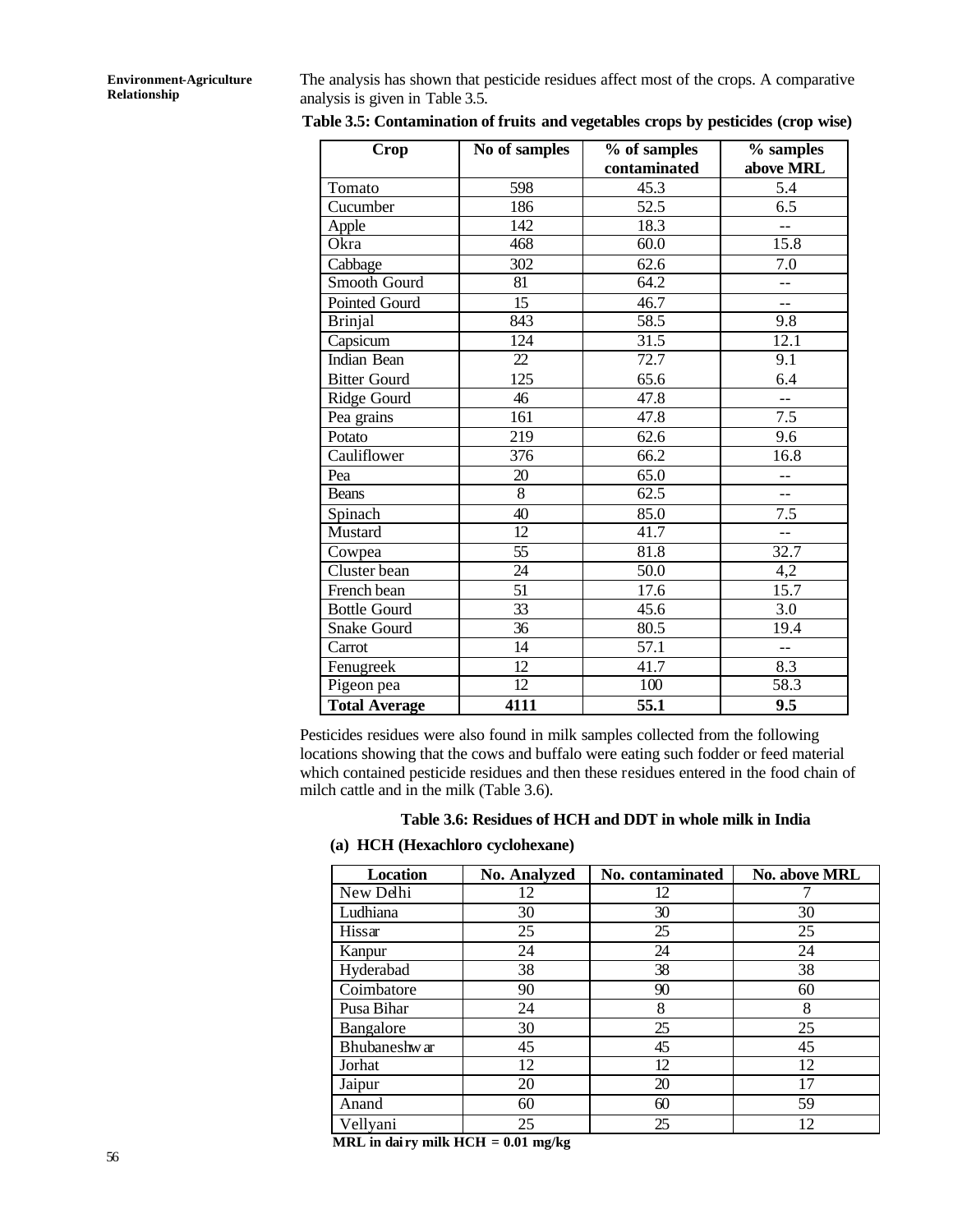### **(b) DDT (Dichloro diphenyle trichloro ethane)**

| <b>Location</b>     | <b>No. Analyzed</b> | No. contaminated | <b>No. above MRL</b> |
|---------------------|---------------------|------------------|----------------------|
| New Delhi           | 12                  | 12               | 12                   |
| Ludhiana            | 30                  | 30               | 25                   |
| Hissar              | 25                  | 25               | 02                   |
| Kanpur              | 24                  | 19               | 09                   |
| Hyderabad           | 21                  | 21               | 3                    |
| Coimbatore          | 80                  | 80               | 22                   |
| Pusa Bihar          | 24                  | 11               | 9                    |
| Bangalore           | 30                  | 26               | 02                   |
| <b>Bhubaneshwar</b> | 45                  | 36               | 11                   |
| Jorhat              | 31                  | 31               | 22                   |
| Jaipur              | 16                  | 16               | 10                   |
| Anand               | 60                  | 60               | 52                   |
| Vellyani            | 18                  | 18               | 10                   |

**MRL for dairy milk DDT = 0.05 mg/kg**

### **Pesticide Residues in Fish**

The data on pesticide residue in fish suggests that fish in India are relatively less contaminated. Out of 82 samples analyzed, only 40% were found contaminated with residues of insecticides and none of the samples was above MRL. These samples were collected from Kerala, Assam and Andhra Pradesh and residue analysis was conducted for HCH, DDT, Endosulphan, monocrotophos and quinaphos.

### **Pesticide Residues in Poultry and Poultry Feed**

Chicken and eggs are the preferred food in a non-vegetarian diet. In India samples of eggs and chicken were analyzed for the residues of HCH, DDT, aldrin and carbendazim (a fungicide). The analysis of chicken flesh have shown that residues of DDT, HCH and aldrin, were either non-detectable or below MRL. But surprisingly residues of carbendazim fungicide used to control fungal diseases were much higher than its MRL value. The presence of high amounts of carbendazim in poultry feed clearly shows that these are coming from feed particularly maize as maize grains are treated to control fungal diseases.

The area under pesticide cover has increased from 6 Mha in 1960 to 125 Mha in 1990. At present there are about 145 pesticides in use and annual consumption is about 85000 t. The consumption of pesticides in India is the maximum among the South Asian countries. During the last five decades this has increased by about 500 times, i.e., from 154 t in 1953 to 85,000 t in 1998.India is also the largest producer of pesticides in South Asia, with more than 500 industries producing it.

Notwithstanding this fact, the consumption of pesticides in India is quite low (about 0.5 kg /ha) as compared to countries like Korea and Japan where its consumption rate is 6.6 and 12.0 kg/ha, respectively. There is widespread contamination of food commodities with pesticide residues. In a recent survey by ICMR (Indian Council of Medical Research) it was revealed that 51% of our food items were contaminated with pesticides out of which 20 % had pesticides residues above MRL (Maximum Residue Limit). In spite of the warnings and bans the use of pesticides in India is increasing at the rate of 2-5 % per year and is likely to grow in future as well unless strict measures are taken. On a regional level, agricultural run-off has also contributed to ocean pollution. An estimated 1800 t of pesticides enter the Bay of Bengal annually and increased use of pesticides in some areas has resulted in contamination of molluscs and fish species.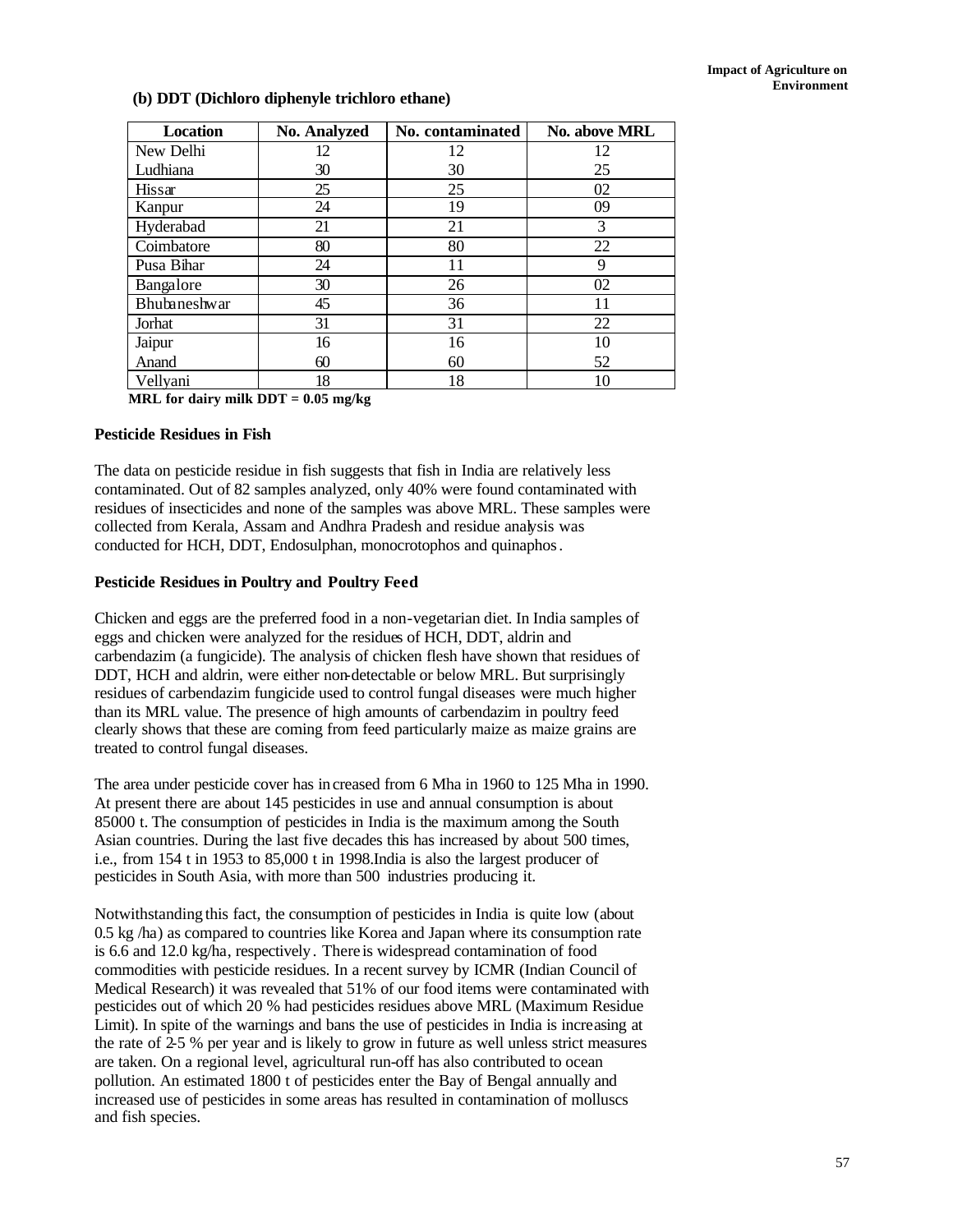Shrimp breeding in coastal swamps has accelerated the depletion of mangroves in estuaries, lagoons and bays and threatens such important natural processes as soil binding, nutrients recycling and prevention of soil erosion and silt accumulation.

### **SAQ 4**

Why are pesticides used in agriculture? Find out the MRL of pesticide residue in your area.

## **3.3 IMPACT ON CLIMATE CHANGE**

So far we have discussed the local and regional effects of agriculture on the environment. Global effects are not so obvious, though they are equally serious. In this section, we will examine and assess the global impact of modern agriculture on climate change. Intensification of agriculture has resulted in heavy reliance on irrigation, increased fertilizer and pesticides use and crop residue burning. All of them have a direct impact on global climate change via emission of greenhouse gases.

### **3.3.1 Greenhouse Gas Emissions**

Green house effect is the warming of the lower atmosphere and surface of a planet by a complex process involving sunlight, gases and particles in the atmosphere. All hot objects emit electromagnetic radiation at a range of wavelengths depending on the temperature of the object. The higher the temperature is, the shorter the wavelength of the radiation, and vice versa. The sun, with a surface temperature of over  $6000^{\circ}$ C, emits radiation with wavelengths 200nm to 4 $\mu$ m.

The earth is enveloped by gaseous atmosphere and gases in the atmosphere absorb radiation selectively. When the short-wave radiation from the sun passes through these gases, they allow it to fall on the earth. As a result, the earth absorbs some of the radiation and it gets heated to a mean temperature of about  $15^{\circ}$ C. In turn, the earth radiates long wave infrared radiation some of which is absorbed by the atmospheric gases and particles. As a result the gases and particles are heated. Sending out infrared rays of their own then cools them. Some of these rays go into space. The remainder radiate back towards the earth's surface adding to the warming of the surface layer of air (Fig. 3.3). The heat trapping gases of the atmosphere are known as **greenhouse gases.**



**Fig.3.3: Greenhouse effect;** λ **refers to the wavelength of the radiation. Short** λ **implies greater energy and long** λ **radiation has less energy**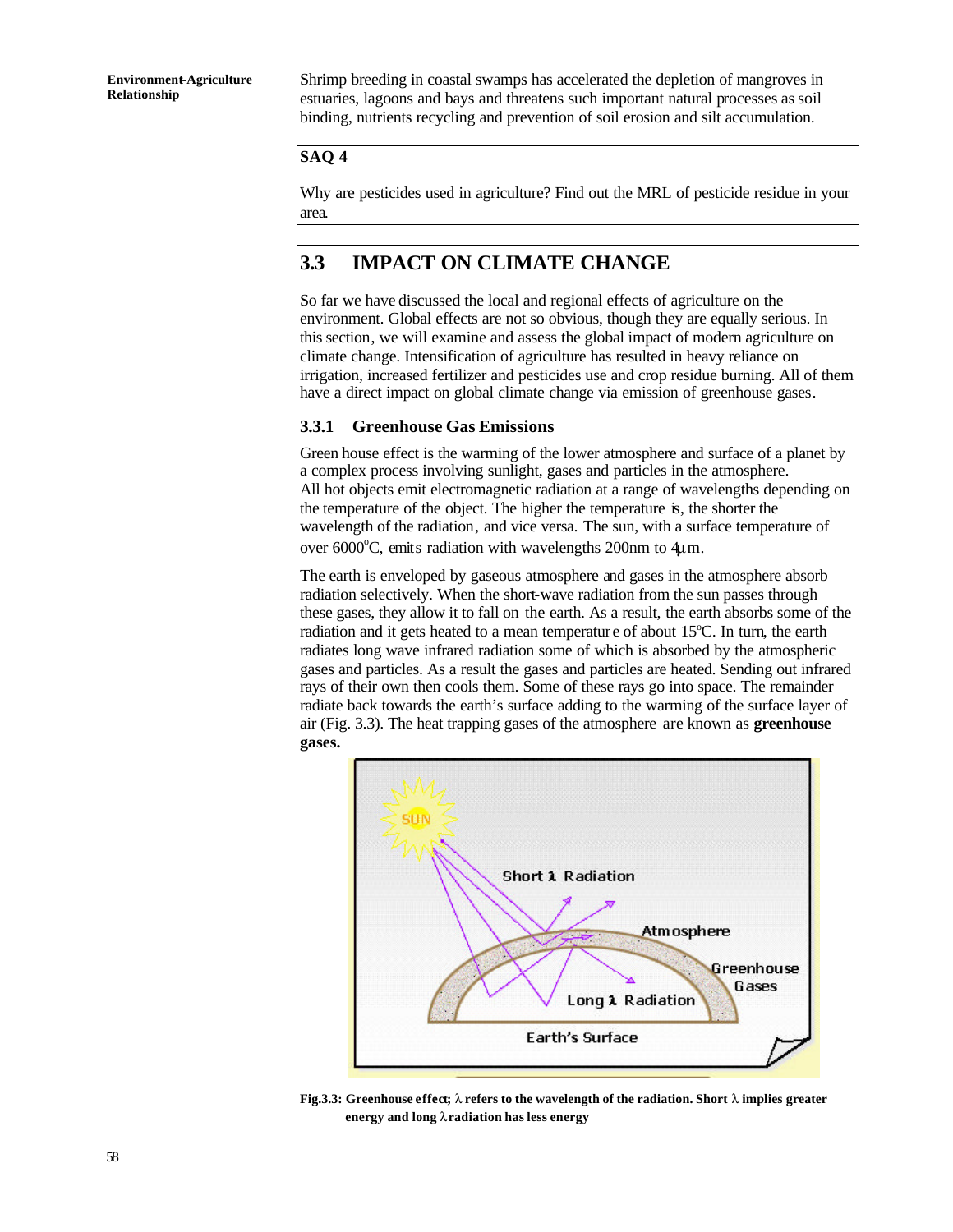**Impact of Agriculture on** The greenhouse gases are: carbon dioxide, methane, water vapour, nitrous oxide and **Environment** ozone. The natural greenhouse gases keep the earth roughly  $33^{\circ}$ C warmer than what it would be if there was no atmosphere. However, on an average for the earth as a whole, the incoming solar energy is balanced by outgoing terrestrial radiation. It is important to understand that the green house effect is a natural phenomenon that has been occurring for millions of years on earth as well as other planets of our solar system. The majority of natural greenhouse warming is due to water in the atmosphere but the gases we are concerned with are those that result in part from anthropogenic processes, that is, those that occur due to human activities.

Increases in the concentration of greenhouse gases will reduce the efficiency with which earth cools. More of the outgoing terrestrial radiation from the surface is absorbed by the atmosphere and emitted at higher altitudes and colder temperatures. This results in an **enhanced greenhouse effect** which tends to warm the lower atmosphere and surface. This effect has operated in the earth's atmosphere for billions of years due to the naturally occurring greenhouse gases: water vapour, carbon dioxide, ozone, methane and nitrous oxide.

Anthropogenic aerosols (small particles) in the troposphere, derived mainly from the emission of sulphur dioxide from fossil fuel or biomass burning can absorb and reflect solar radiation. They create a negative effect and cool the climate. But these aerosols have a much shorter lifetime (days to weeks) as compared to most greenhouse gases (decades to centuries) so their presence responds much more quickly but for short duration.

Any change in the radiative balance of the earth whether due to greenhouse gases or aerosols will tend to alter atmospheric and oceanic temperatures and the associated weather patterns (hydrological cycles, cloud distribution and rainfall patterns). As explained above, the presence of these green house gases has raised the earth's surface temperature from  $-19^{\circ}$  C to 15° C.

It is quite clear that not only the presence of these gases but their contribution in raising the temperature is also equally important. Some gases contribute more and some less depending upon their concentration and warming potential (Table 3.7).

| Gas                                                          | CO <sub>2</sub>                         | CH <sub>4</sub>          | N, O                  | <b>CFC-12</b>           |
|--------------------------------------------------------------|-----------------------------------------|--------------------------|-----------------------|-------------------------|
| Pre-industrial<br>atmospheric<br>concentration               | 280 ppmv                                | $0.70$ ppmv              | <b>280 PPBV</b>       | 0                       |
| Current<br>concentration                                     | 370 ppmv                                | $1.72$ ppmv              | 310 ppbv              | 5.03 pptv               |
| Current<br>annual<br>increase (%)                            | 0.5%<br>$(1.5 \text{ to } 1.8)$<br>ppmy | 0.8%<br>(0.013)<br>ppmv) | 0.25%<br>$(0.75$ ppby | 4%<br>$(18-20$ pptv $)$ |
| Atmospheric<br>life time<br>(Yrs)                            | $50 - 200$                              | $12 - 17$                | 150                   | 102                     |
| Global<br>warming<br>potential<br>relative toCO <sub>2</sub> | 1                                       | 24.5                     | 320                   | 4000                    |

**Table 3.7: Greenhouse gases influences by anthropogenic activities**

The table shows that from many thousand years to about 200 years ago the concentration of these green house gases in the atmosphere was almost the same/ unchanged. The changing trend started only 200 years ago mainly because of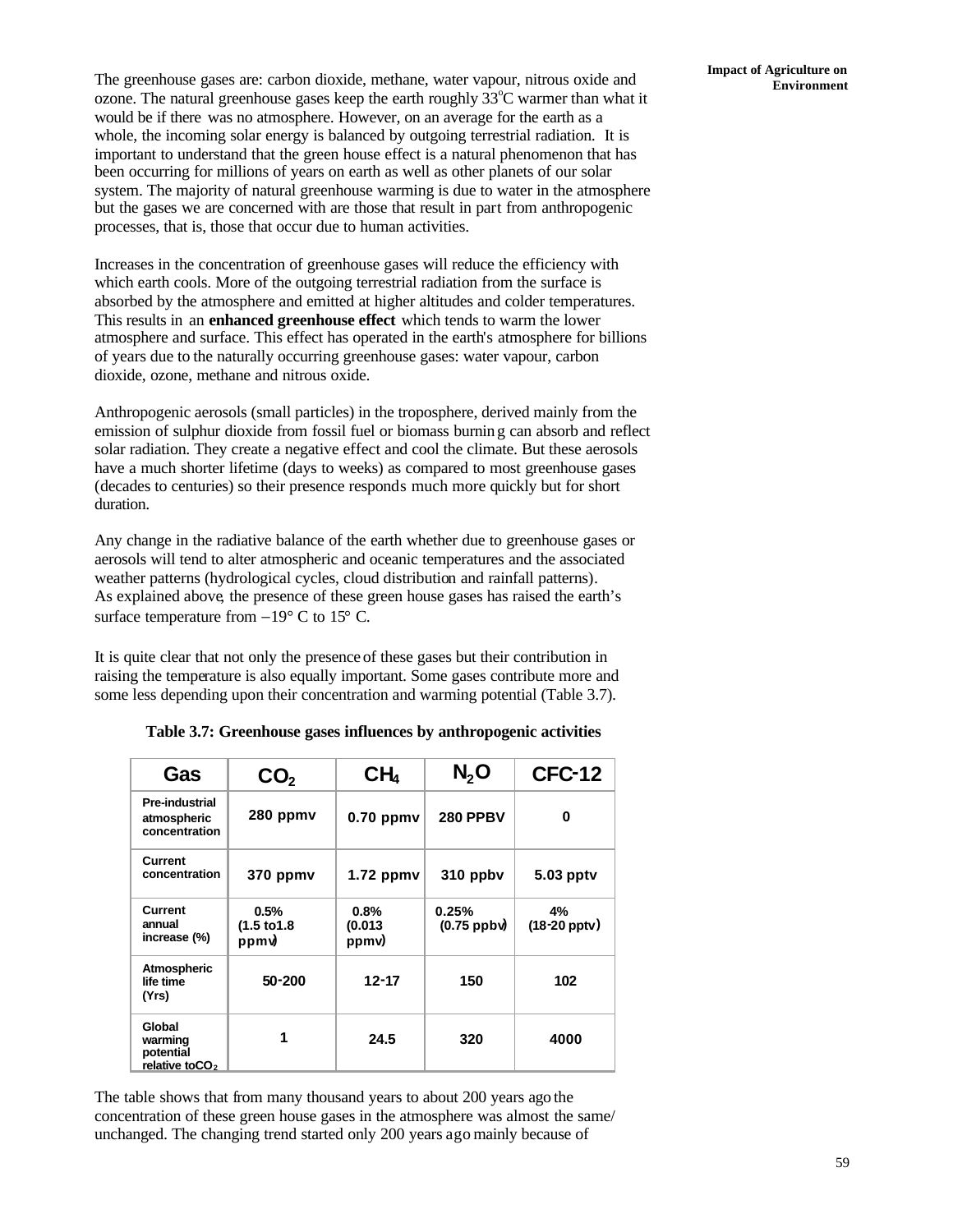increased anthropogenic activities. Not only this, some of the gases (CFCs) which were not present in the atmosphere earlier entered into atmosphere from the year 1930 onwards. Though their concentration is very low, their overall contribution to global warming is very high.

The rise in the concentrations of greenhouse gases in the atmosphere is caused primarily because of human and industrial activities. The increasing levels of  $CO<sub>2</sub>$ , the most important greenhouse gas, are mostly because of fossil fuel combustion. Similarly, CFC emissions are only caused due to industrial processes and products. On the other hand the increased agricultural activities and organic waste management are contributing to the build-up of methane and nitrous oxide (Fig. 3.4).



**Fig. 3.4: Greenhouse Gases and their anthropogenic sources**

The composition of greenhouse gases is shown in Fig. 3.5. Note that carbon dioxide, methane and nitrous oxide are directly related with agriculture.

**TRACE GASES**

# **Agricultural Contribution**





**Fig.3.5: Composition and source of greenhouse gases in the atmosphere**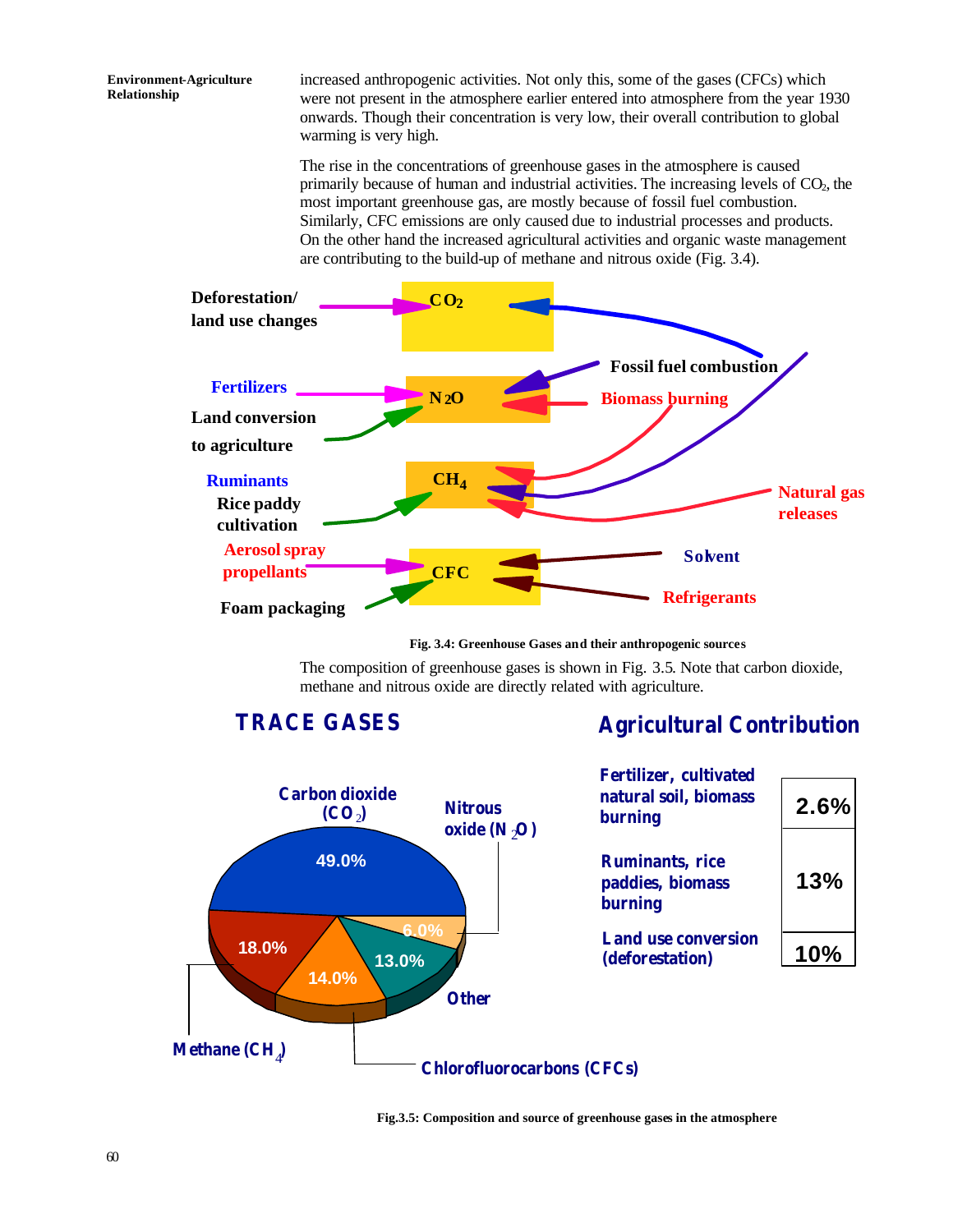## **SAQ 5**

- a) Why does the sun radiate in the short wave range (mainly UV and visible) while the earth radiates long wave radiation?
- b) Why is global warming known as greenhouse effect?

## **3.3.2 Carbon Dioxide**

Agriculture is not a major source of carbon dioxide. It mainly comes from the burning of fossil fuels for energy (electrical power, vehicles etc). However, agriculture and forestry play an important role in land use conversion, (land clearing and forest burning for cultivation or grazing) which is the second largest cause of increased carbon dioxide emission. The net effect is carbon loss from both biomass and soils. Main source of carbon dioxide to the atmosphere by agriculture is through tillage. The tillage operation increases the biological decomposition of soil organic matter resulting in release of CO<sub>2</sub>. The second pathway is use of machinery where fuel (diesel) releases  $CO<sub>2</sub>$ . The third important source of  $CO<sub>2</sub>$  is burning of crop residue.

It may be noted the agriculture is also a sink for  $CO<sub>2</sub>$ . During plant growth, the process of photosynthesis absorbs atmospheric  $CO<sub>2</sub>$ . Due to this very reason the global Climate Change Community does not consider agriculture as a source of  $CO<sub>2</sub>$ . (In official GHG (Greenhouse Gases) accounting procedures as supported by IPCC).

### **Carbon dioxide from Tillage Operations**

During a tillage operation, soil aggregates are broken, increasing oxygen supply and surface exposure to soil organic matter and thereby promote its decomposition.

In one long- term trial at CIMMYT, Mexico, the impact of 3-4 cultivations per year was compared with a no tillage experiment. After 8 years it was revealed that soil organic carbon in the top 20 cm declined from 1.37% to 1.12 %. The net loss of soil organic carbon in 8 years was 3.6 t C/ha (equivalent to 450 kg C/ha/yr.).

Where has this carbon gone? It has gone to the atmosphere through  $CO<sub>2</sub>$  emission.

### **Fuel Consumption in Agriculture**

Heavy diesel fuel used by tractors is also responsible for  $CO<sub>2</sub>$  emission. It is estimated that for every litre of diesel consumed, 2.6 kg of  $CO<sub>2</sub>$  is released to the atmosphere. Assuming that 150 litres of diesel is used per hectare for tractor and irrigation pumping in conventional systems, this would amount to 400 kg  $CO<sub>2</sub>$  being emitted per year. An off site source which is often neglected, is the production of  $CO<sub>2</sub>$  during the manufacture of fertilizers. It is estimated that production of I kg of N fertilizer would release  $1.8$  kg of CO<sub>2</sub>.

### **3.3.3 Methane**

Methane is the lightest hydrocarbon having one carbon and four hydrogen atoms. Its molecular weight is 16. It is also a fuel gas commonly called marsh gas because it is produced from marshy lands. Biogas or Gobar gas also contains 60-70% of methane.

Even if the concentration of methane is quite low as compared to that of  $CO<sub>2</sub>$  its global warming potential  $(GWP)$  is 20 times that of  $CO<sub>2</sub>$ . Rice and ruminant animal production are the two largest sources of anthropogenic methane. These two sources together contribute about 40% to global methane budget (Table 3.8).

**Inter Government Panel on Climatic Change (IPCC)**

**International Maize and Wheat Improvement Centre (CIMMYT)**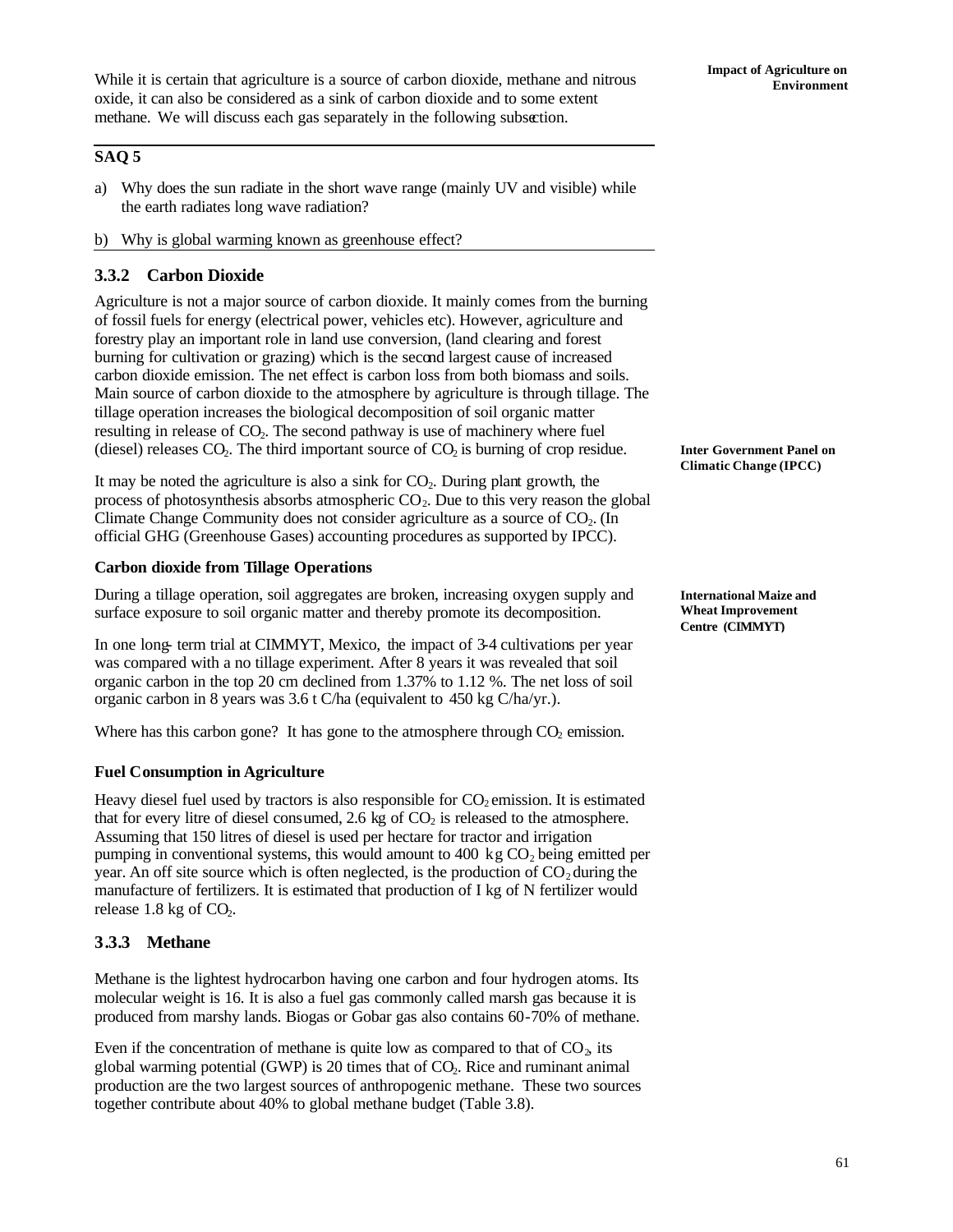$1$  Tg = 1 million tons

### **Table 3.8: Estimated sources and sinks of methane in Tg/ yr (IPCC 1995)**

| <b>Sources</b>                  | <b>Individual estimate</b> | <b>Total</b>   |
|---------------------------------|----------------------------|----------------|
| <b>Natural</b>                  |                            |                |
| Wetlands                        | $115(55-150)$              |                |
| Termites                        | $20(10-50)$                |                |
| Oceans                          | $10(5-50)$                 |                |
| Others                          | $15(10-40)$                |                |
| <b>Total of Natural Sources</b> |                            | $160(110-210)$ |
| Anthropogenic Sources           |                            |                |
| Fossil fuel based               |                            |                |
| Natural gas                     | $40(25-50)$                |                |
| Coal mines                      | $30(15-45)$                |                |
| Petroleum Refining              | $15(5-30)$                 |                |
| Coal combustion                 | $? (1-30)$                 |                |
| <b>Total of fossil related</b>  |                            | $100(70-120)$  |
| <b>Biogenic</b>                 |                            |                |
| <b>Enteric Fermentation</b>     | $85(65-100)$               |                |
| Rice paddies                    | $60(20-100)$               |                |
| <b>Biomass Burning</b>          | $40(20-80)$                |                |
| Landfills                       | $40(20-70)$                |                |
| Animal wastes                   | $25(20-30)$                |                |
| Domestic sewage/waste           | $25(15-80)$                |                |
| <b>Total of Bionic Sources</b>  |                            | 275(200-350)   |
| Total (All Identified Sources)  |                            | 535(410-660)   |
| <b>Sinks</b>                    |                            |                |
| Atmospheric removal             |                            |                |
| Troposphere OH                  | 445(360-530)               |                |
| Stratosphere                    | $40(32-48)$                |                |
| Soils                           | $30(15-45)$                |                |
| <b>Total Sinks</b>              |                            | 515(430-600)   |
| <b>Implied Total Sources</b>    |                            | 552(465-640)   |
| <b>Implied Increase</b>         |                            | $37(35-40)$    |

If domestic waste decomposition through sewage and landfills and burning of agricultural waste is also included under this category of anthropogenic sources of methane, its contribution may rise to about 70% (Fig. 3.6).



The methane we release today could still trap heat more than a decade from now. It stays in the atmosphere that long. Each molecule of methane traps heat 20 times more effectively than a carbon dioxide molecule.

**Fig.3.6: Methane on the rise. Since 1750 methane in the air has more than doubled due to human activity. It could double again by 2050.** 

62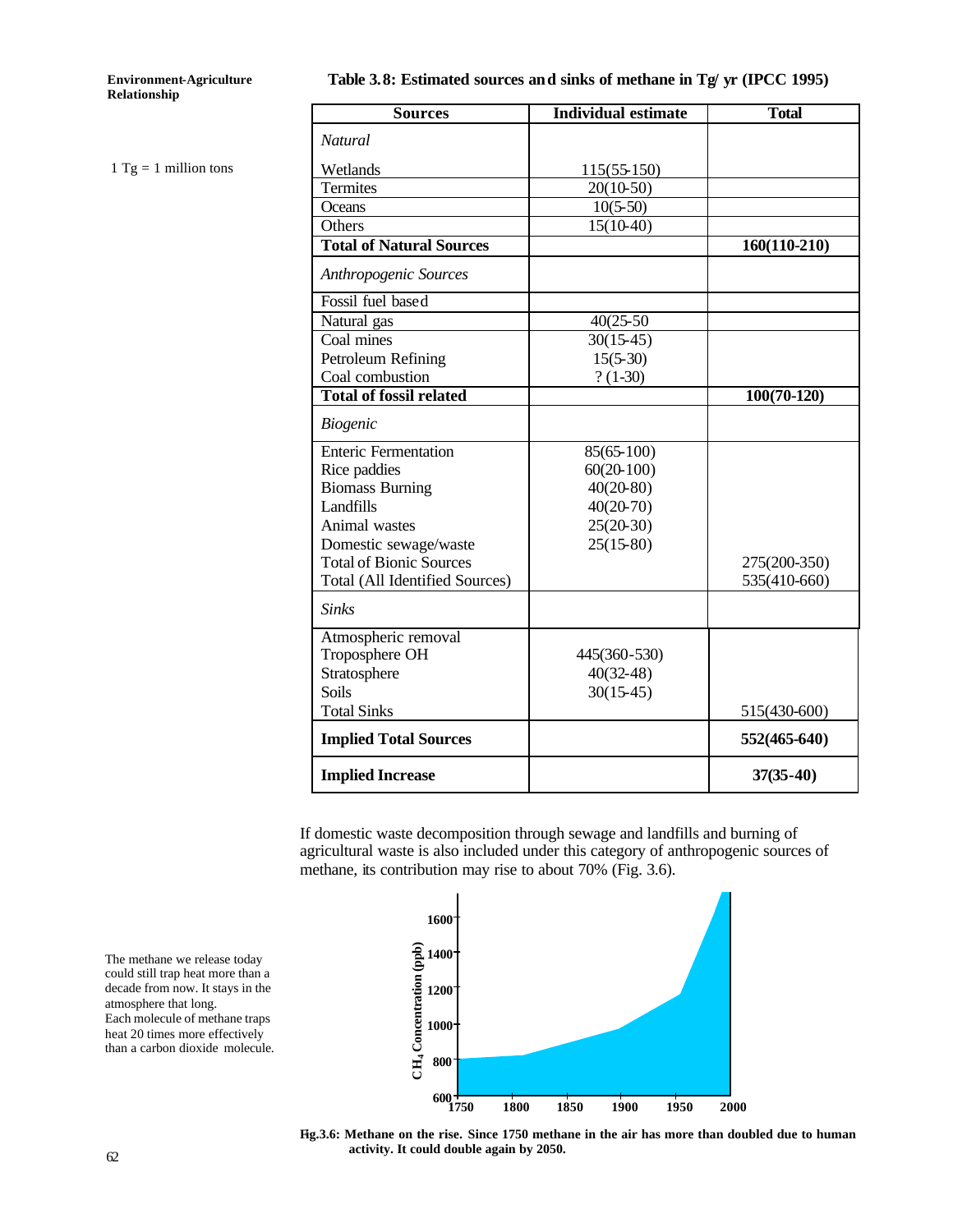# **Impact of Agriculture on <b>Impact** of Agriculture on **Environment Environment**

Methane is produced in soil during microbial decomposition of organic matter and reduction of  $CO<sub>2</sub>$  under strictly anaerobic conditions. The methane emissions are controlled by two microbial processes, i.e., CH4 production through methanogenic bacteria and CH<sub>4</sub> oxidation through methanotrophs. While former requires strict anaerobic environment, the latter requires oxygen for metabolism. The dry terrestrial soils may also act as sink of atmospheric methane.

The continuously flooded rice fields are the source of methane, because anoxic conditions favour methanogenesis and production of methane and rice plants serve as conduit for its release to atmosphere. However, if the fields could be drained or intermittently irrigated, then the methane production as well as emission could be significantly reduced.

### **Global Methane Emission from Rice Fields**

The global estimate of methane emission from rice fields started from 200 Tg/yr, which have come down to 60 (20-100) Tg/yr in 1996. There is a possibility of further decline in the estimated values of methane budget from rice fields. It is estimated that methane emission from rice fields is in the range of 25-54 Tg/yr.

### **Methane from Indian rice fields**

Methane from Indian rice fields covering a harvested area of 42.3 Mha was estimated as 4-6 Tg/yr. There is no doubt that the continuously flooded fields emit considerable amount of methane, but the question would be the source of carbon substrate, which is needed for the methane production. This substrate comes from either the native organic carbon in the soil, or the applied organic carbon added to the soil in the form of organic manures, rice straw etc.

The rice plants also provide this carbon substrate in the form of organic leachates and root exudates. The recent measurements using both automatic and manual measuring system have clearly shown that methane emission is significantly reduced using the practice of intermittent irrigation as compared to continuous flooding.

The experiments in all parts of the world have shown that addition of organic manures like green manure, farm yard manure (FYM), biogas slurry, rice straw etc., enhances the methane emission from rice fields. The experiments conducted at IARI have also shown that methane emission from rice fields amended with biogas spent slurry is significantly lower than other organic amendments like green manuring, FYM etc.

Experiments have also shown that there is no significant increase in methane emission if neem coated urea is used in place of urea, while grain yields are significantly increased.

The total annual injection of methane into the atmosphere is estimated to be 552 (465- 640) Tg and its oxidation being less, there is a net accumulation of about 37 Tg/yr. As a result, the abundance of methane in the atmosphere (which is currently 1.74 ppm) is increasing at a rate of about 0.7 % per year. Although the increase in annual load of methane in the atmosphere is only  $1/100$  that of  $CO<sub>2</sub>$ , its high impaired absorption amounts to higher contribution (15-20%) in the global warming.

### **Role of organic wastes under continuously flooded rice fields**

Organic wastes are the potential source of methane emission. Normally the wastes contain lot of water and the dry matter content of a large number of organic wastes is very low (10-20%). When these wastes are dumped, they remain in partially anaerobic conditions and produce both carbon dioxide as well as methane. The ratio of  $CO$ / $CH<sub>4</sub>$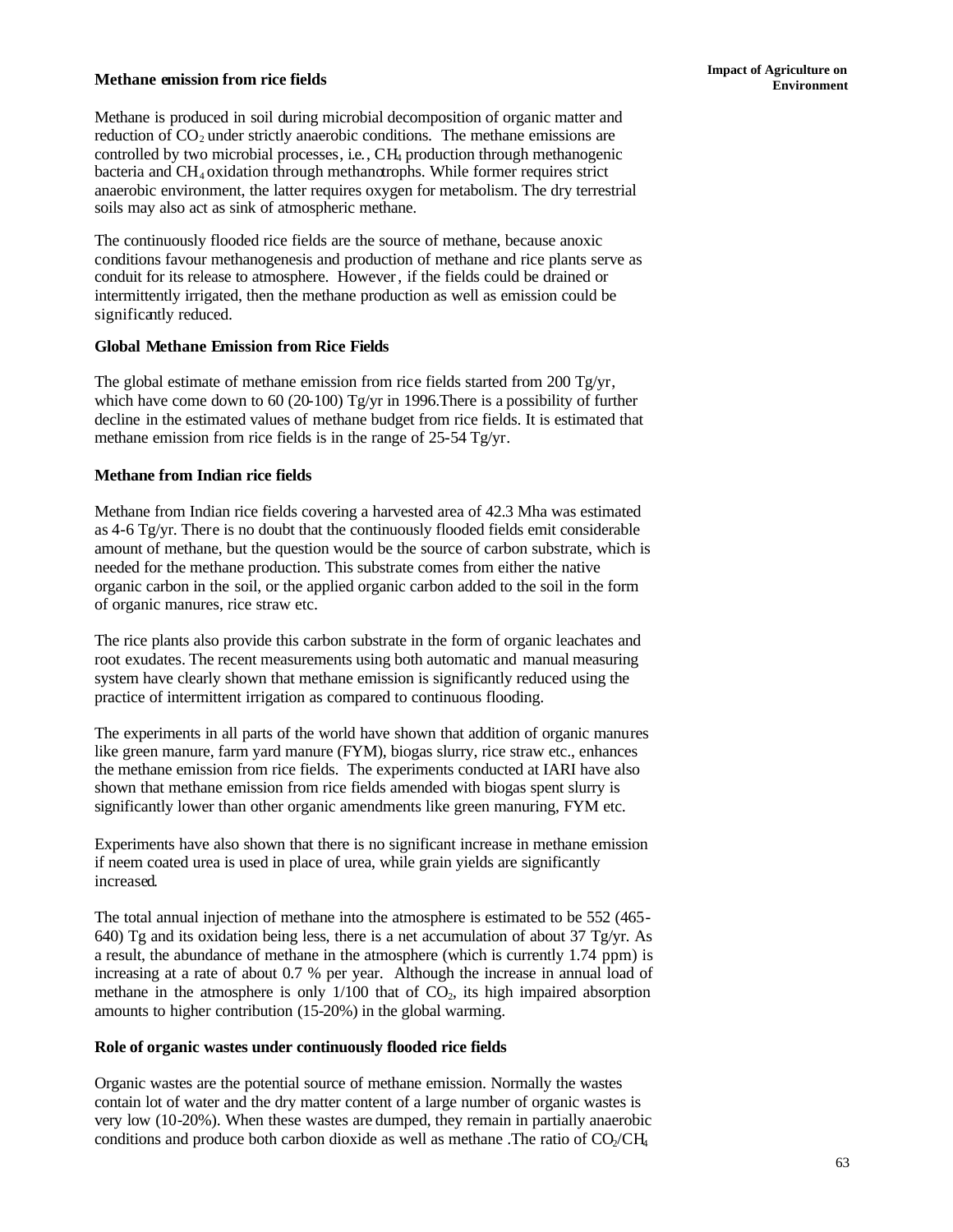depends upon the toxic conditions of the dumps. When these wastes become a part of stagnant water, the amount of methane increas es considerably. Among the various types of wastes, the most important is the animal excreta. But the crop wastes and other wastes which are also sometimes used in rice fields also emit methane. The more the organic matter in the stagnant water, the more methane is expected to come out. The process also depends upon the temperature and pH. Temperature between 30- 35°C is most favourable for methane production.

The production of methane is reduced as the temperature goes down and below 15°C, the methane production becomes very low. As regards the pH, its range between 6.4- 8.0 is most favourable, on either side of this range, methane production is reduced.

#### **Box 3.2: Methane emission in South Asian Region**

Under UNDP-IRRI Inter regional programme, methane emission from rice fields was measured at eight locations in five rice producing countries (India, China, Thailand, Philippines and Indonesia) covering main rice ecosystems, i.e., irrigated, rain fed and deepwater. The results revealed that irrigated rice fields had the highest emission rates of all rice ecosystems. Seasonal emission varied from  $1g/m<sup>2</sup>$ to  $50 \text{ g/m}^2$ .

Continuously flooded fields emitted more methane. Depending upon local precipitation, emission from rain fed rice fields may be less than half of the emission from irrigated fields and was generally less than  $5 \text{ g/m}^2$ . In a reference treatment at all these locations using common cultivar IR72 and continuously flooded conditions, the seasonal methane emission varied from 1.7  $g/m^2$  to 24.4  $g/m^2$ , which may be attributed to soil conditions and climate.

Experiments at IARI during 1994-97 have shown that intermittent irrigation, which is the usual practice, reduces methane emission unto about 28%. At Pant Nagar the reduction in methane emission due to intermittent irrigation was found to be 30% as compared to continuous flooded conditions. IPCC in 1996, on the basis of results obtained by various rice growing countries, have suggested that emission factors under single and multiple aeration as 0.5 and 0.2 of that against continuously flooded fields. Using IPCC methodology and country's default va lue of 10 g/m2, the methane emission from rice cultivation in India should not exceed  $2.5Tg/yr.$ 

The main reason of low methane emission from rice fields in India is that the soils of major portion of rice growing areas have very low organic carbon. Incubation studies on some soils of rice growing areas of India have shown large differences in the methane production potential because of their organic carbon content. The use of organic manuring is also not very common in India and Indian soils have very low organic carbon. This is one of the reasons of low methane emission from Indian rice fields.

#### **Methane Emission from Burning of Crop Residues**

The burning of crop residues also contributes to global methane budget. For each ton of residues that is burnt 2.3 kg of methane is released which is equivalent to 48.3 kg of carbon dioxide.

In order to clear the field for the next crop, farmers quite often burn the crop residue, because that appears to them as the easiest way.

As an example take the case of rice-wheat system in Indo-Gangetic plains. Assuming about 10 t/ha of residue production and if half of the 12million ha area under rice-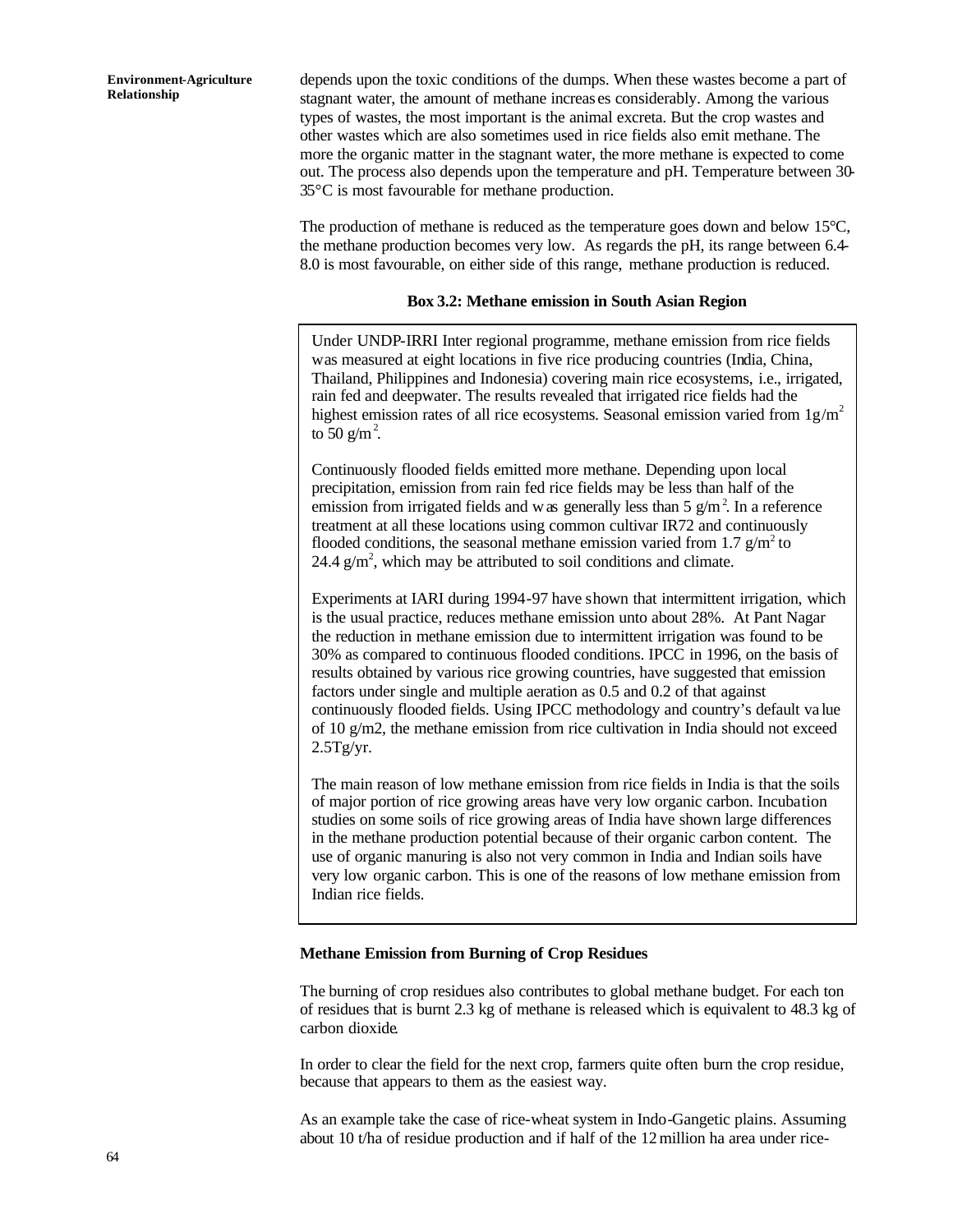### **Mitigation of methane emission from rice fields**

Experiments have shown that methane emission can be reduced significantly (Table 3.9) by adopting the following mitigation practices:

- − Water management: through intermittent irrigation or drainage;
- − Use of digested manure instead of fresh manure; and
- − Selection of suitable cultivars which emit less methane.

But studies have also shown that mitigation of methane emission through intermittent flooding may lead to  $N_2O$  emission. However, more experiments are needed to quantify the combined effect of emissions of methane and nitrous oxide from rice fields. This has become necessary because the global warming potential of  $N_2O$  is 15 times more than that of  $CH<sub>4</sub>$ .

### **Table 3.9: Estimated effect of management practices on CH4 emission from flooded rice**

| <b>Mitigation Practice</b>        | Estimated decrease Mt (CH <sub>4</sub> )/yr |
|-----------------------------------|---------------------------------------------|
| Irrigation management             | $5(3.3-9.9)$                                |
| Nutrient management               | $10(2.5-15)$                                |
| New cultivars and other practices | $5(2.5-10)$                                 |
| Total                             | $20(8-35)$                                  |

### **Methane Emission from Enteric Fermentation**

Ruminants are the largest source since they are able to digest cellulose, a type of carbohydrate, in the presence of specific micro organisms in their digestive tracts. An adult cow emits about 200 litres of methane every day. The methane production from the digestive process of domesticated animals is a function of several variables including quantity and quality of feed intake, the growth rate of the animals, its productivity (reproduction and/ or lactation) and its mobility.

## **Feed Intake**

Feed intake in terms of dry matter (DM) is most crucial for the estimation of methane emission from livestock and is generally expressed in terms of energy, i.e., MJ (Mega Joules) per kg dry matter. The total dry matter intake of an animal is converted to MJ as gross energy intake using the factor 18.45 MJ/kg.

The gross energy intake value (GE) for each animal category is arrived at, taking into account the Indian feeding conditions/ situations based on feed intake requirements of various categories of cattle. The requirement varies according to age, feeding situation, (stall or housed, pasture, grazing large areas) production level and performance (maintenance, lactation, work, breeding, growth etc).

Depending upon the population and the methane production potential of different livestock in India it is seen from Fig. 3.7 that cattle (cows) contribute maximum followed by the buffalo.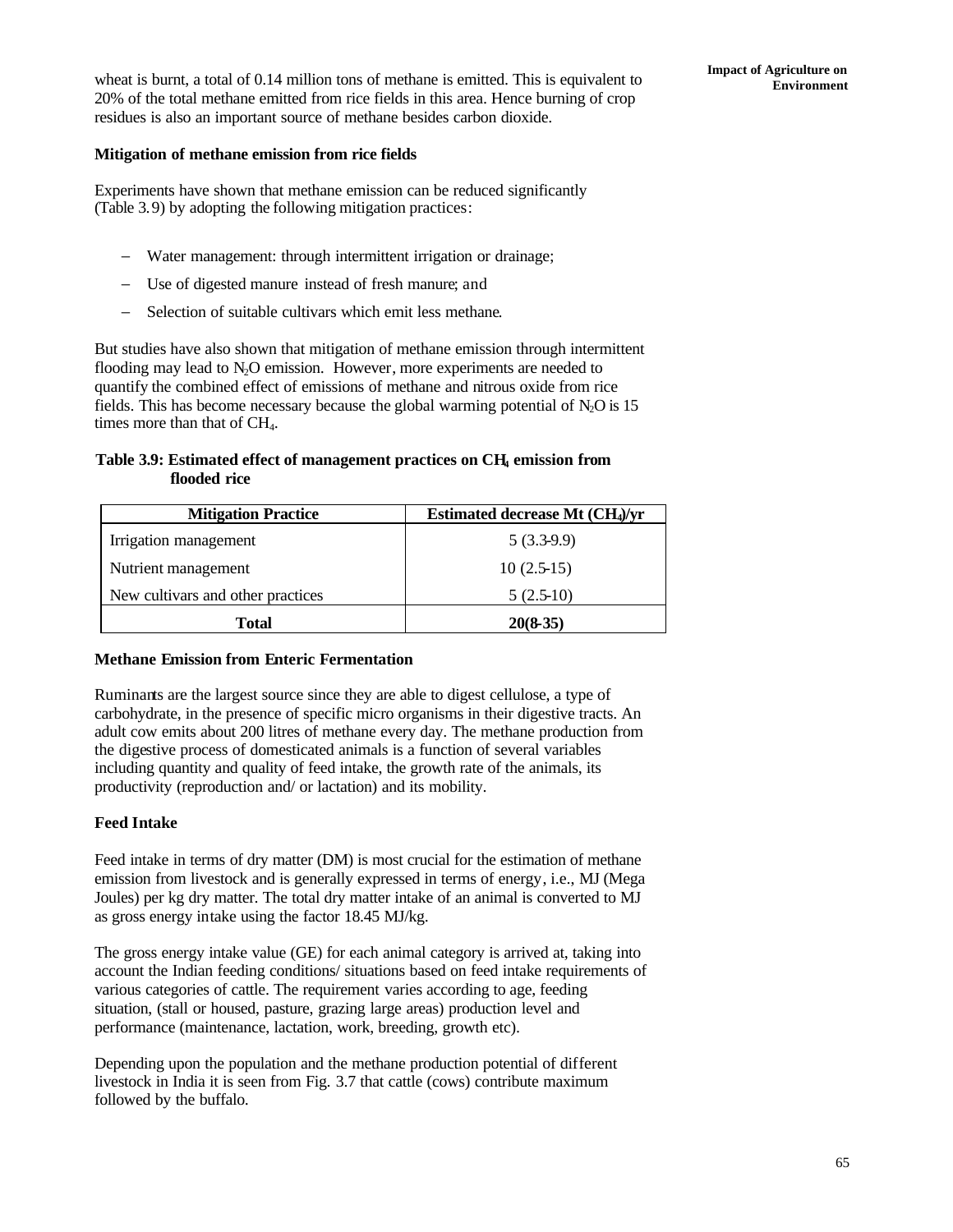

**Fig.3.7: Methane Emission from Animal Sector in India.**

Among the green house gases emitted from animal (enteric fermentation and manure management), methane was the highest (99.985%) with  $N_2O$  accounting for only very small fraction (0.015%), which is negligible. Methane emission from domestic animal source (anthropogenic activities) was 10.0 Tg for the year 1994 of which 8.9 Tg (90%) was from enteric fermentation and the balance 1.1 Tg (10%) came from manure management. The proportional contribution of emission is almost in the ratio of 9:1 (enteric fermentation and manure management).

The best way to mitigate the methane emission from enteric fermentation of ruminant animals is to improve their feed. Several efforts have been made to improve the feed in such a way that they produce less methane.

### **SAQ 6**

- a) Why is methane an important greenhouse gas even if its concentration in atmosphere is 1.8 ppmv as compared to a high concentration of about 360 ppmv of CO<sub>2</sub>?
- b) Can other aquatic plants and stagnant water emit methane?

### **3.3.4 Nitrous Oxide**

Nitrous oxide is one of the oxides of nitrogen. Some other oxides of nitrogen like NO and NO2 (together called NOx) are pollutants and are emitted by vehicles and other stationary engines.  $N_2O$  is another greenhouse gas responsible for climate change.



**Fig.3.8: Nitrous oxide on the rise**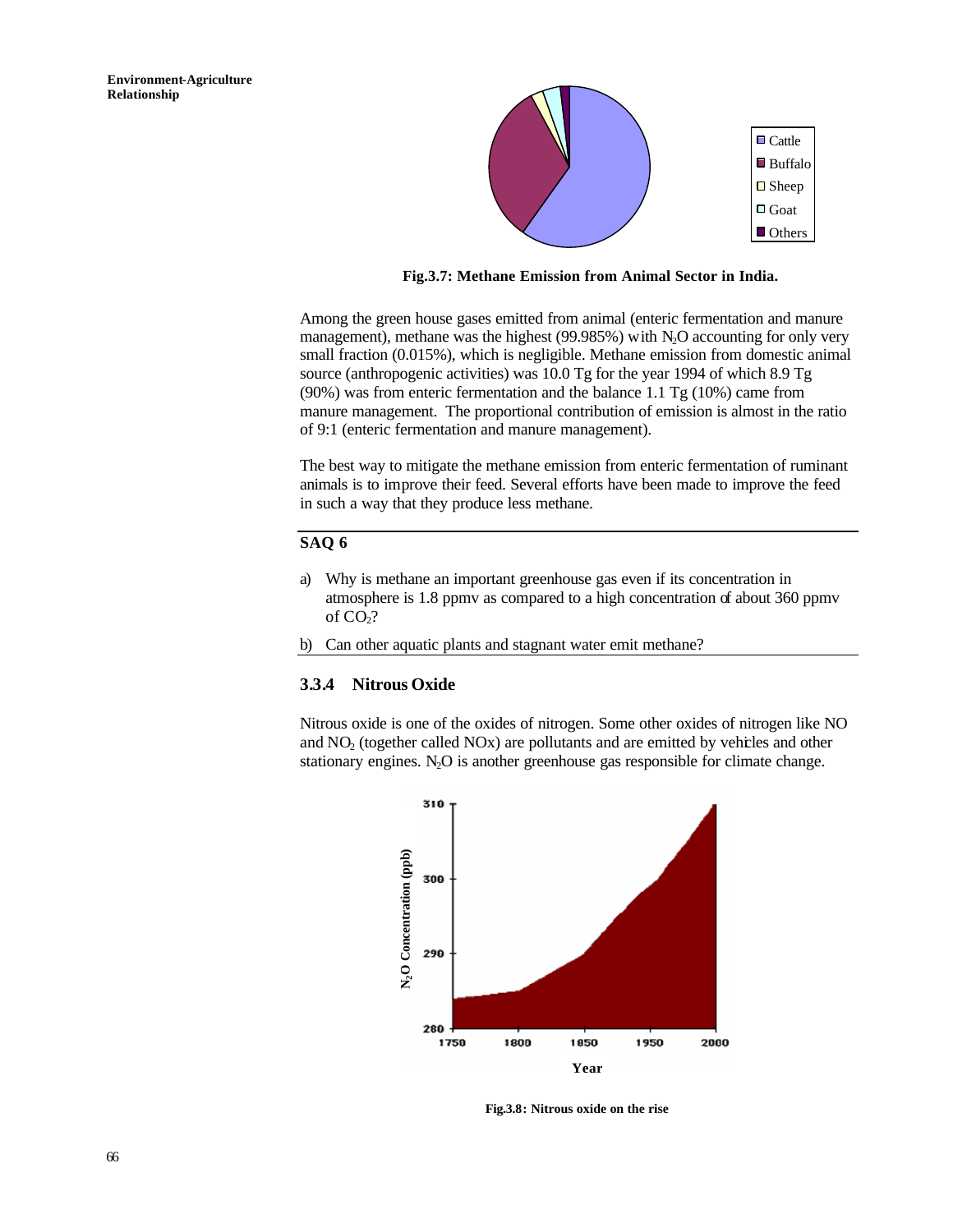Since 1750, nitrous oxide in the atmosphere has risen by more than 15 percent (see Fig. 3.8). Each year we add 7 to 13 million tons of nitrous oxide to the atmosphere mainly by using nitrogen-based fertilizers and disposing of human and animal wastes.

**Impact of Agriculture on** 

The nitrous oxide we release today could still trap heat more than a century from now. It stays in the atmosphere about that long. A nitrous oxide molecule traps heat about 200 times more effectively than a carbon dioxide molecule.

The Table 3.10 of the sources and sinks of nitrous oxide clearly indicates that there is a high degree of uncertainty in the emission figures of nitrous oxide. One of the reasons may be its low concentration in the atmosphere (300 ppbv) and determination of  $N<sub>2</sub>O$  concentration at such low levels. But the latest measuring techniques have made it possible to measure these fluxes at reasonable costs. Hence it has become necessary to have more and more experimental measurements to come out with more and more reliable estimations.

Both fertilized and unfertilized soils emit  $N_2O$ . While the fertilizer is a source in case of fertilized soils, the inbuilt nitrogen of the soil contributes otherwise to the release of this gas. Measurement of  $N_2O$  fluxes from soils as a result of use of N in inorganic or organic forms is of great importance to the atmospheric scientists because of the effect of  $N<sub>2</sub>O$  on ozone destruction and its radioactive forcing. But the soil scientists and agronomists are also concerned about the nitrogen losses from the applied fertilizers and manures.

| <b>Sources</b>                  | Production $(Tg N yr)$ |
|---------------------------------|------------------------|
| Nitrification                   | ?                      |
| Denitrification                 | ?                      |
| Cultivated soils                | $1.8 - 5.3$            |
| Fertilized soils                | $\leq$ 3               |
| Unfertilized soils              | $4 - 5$                |
| Tropical soils                  | $2.7 - 5.7$            |
| Temperate soils                 | $0.6 - 4.0$            |
| <b>Oceans</b>                   | $1 - 5$                |
| <b>Fossil</b> fuel              | $0.7 - 1.8$            |
| Biomass burning                 | $0.2 - 1.0$            |
| Total                           | $17 - 20$              |
|                                 |                        |
| <b>Total emission from soil</b> | $5 - 15$               |
|                                 |                        |
| Sink                            |                        |
| Stratospheric reaction          | $6 - 11$               |
| with ozone                      |                        |
| <b>Photolysis</b>               | 11                     |

### **Table 3.10: Sources/sinks of nitrous oxide**

Experiments have shown that both the processes of nitrification and denitrification contribute to the release of nitrous oxide from the soils.

Experiments in rice fields conducted at IARI have shown that as the redox potential becomes positive methane emission is decreased, but N2O emission increases. In another experiment it has been shown that use of nitrification inhibitor DCD along with urea and ammonium sulphate reduces both the methane and nitrous oxide emission as compared to their lone use. Though there is lot of uncertainty about the amount of N<sub>2</sub>O released, it is suspected that  $1-2$  % of applied N is lost as N<sub>2</sub>O.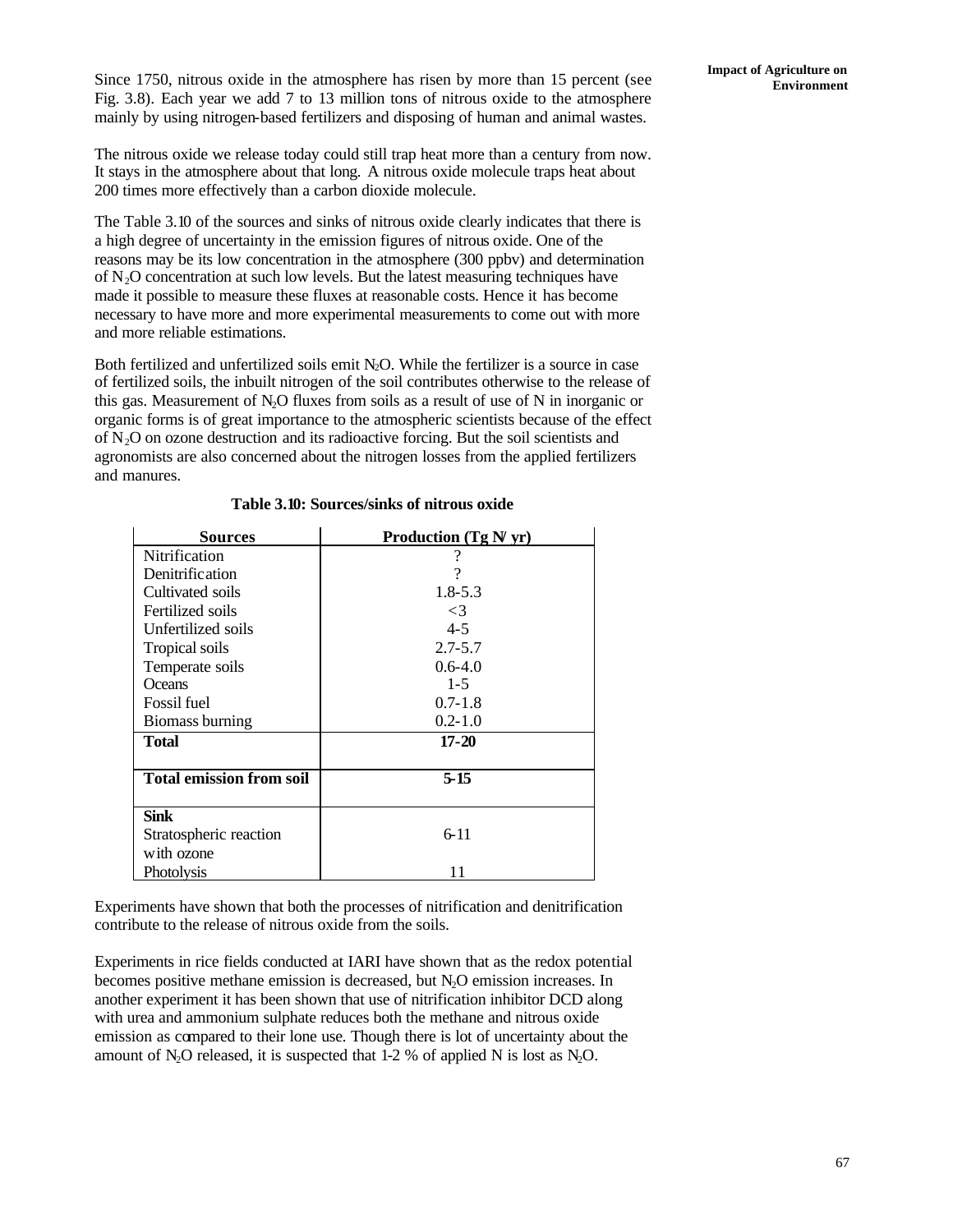#### **Nitrous oxide Emission from Histosols**

The high organic soils undergo microbial process (both nitrific ation and denitrification) resulting in the release of nitrous oxide. It has been reported that these soils emit 2-15 kg /ha  $N_2$ O N /yr.

### **Indirect N2O Emissions from Nitrogen used in Agriculture**

The following pathways also contribute to nitrous oxide emissions because of inorganic and organic fertilizers applied in the fields.

- 1. Volatilization and subsequent deposition of  $NH_3$  and NOx;
- 2. Nitrogen leaching and runoff;
- 3. Human and animal consumption of crops followed by further excreta/sewage;
- 4. Formation of  $N_2O$  in the atmosphere from  $NH_3$ ; and
- 5. Food processing wastes.

### **N2O Emissions from Animal Waste Management Systems**

Nitrous oxide emission depends on the  $N<sub>2</sub>$  excreted by animals, its quantity, quality and its management. Animals themselves may be very small sources of  $N<sub>2</sub>O$  but the proportion of total nitrogen intake that is excreted and partitioned between urine and faeces is dependent on the type of animal, the intake of dry matter, and the nitrogen concentration of the diet. Hence there are three potential sources of  $N_2O$  emissions related to animal production. These are (a) animals themselves, (b) animal wastes during storage and treatment, (c) dung and urine deposited by free-range grazing animals. N<sub>2</sub>O emission emitted directly from animals is not reported here.

Production of N<sub>2</sub>O during storage and treatment of animal wastes can occur via combined nitrification-denitrification of ammoniacal nitrogen contained in the wastes. The amount released depends on the system and duration of waste management. As fresh dung and slurry is highly anoxic and well buffered with near neutral pH, one would expect N<sub>2</sub>O production to increase with increasing aeration. Aeration initiates the nitrification-denitrification reactions, and hence makes release of  $N<sub>2</sub>O$  possible.

### **SAQ 7**

What is the relative global warming potential of nitrous oxide?

# **3.4 SUMMARY**

- Food, fibre and fodder are the three important produce of agriculture on which whole mankind is dependent. Even though the impact of agriculture practices on environment is quite significant, it is certain that only remedial measures can be adopted to reduce or prevent the negative impacts of agricultural practices on environment.
- Negative impacts of intensive and exploitive agriculture include water pollution, land degradation and associated problems of soils like soil salinization, soil acidity, soil acidity, depleting ground water reserves.
- Examples of pesticide residue in fruits, vegetables, milk, poultry products creating human and animal health problems are given.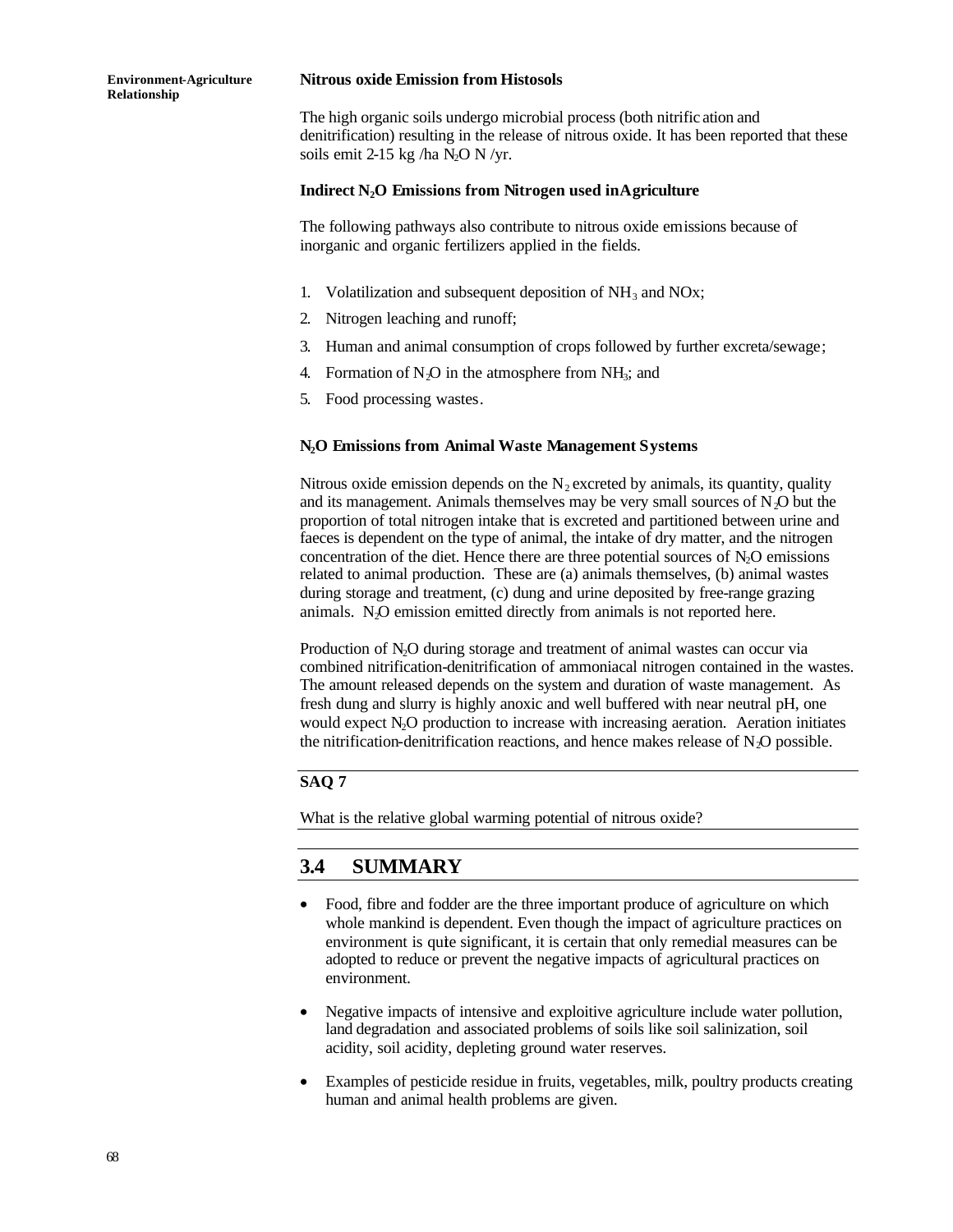• The emission of greenhouse gases from agriculture is a serious problem which is **Environment** responsible for global warming and climate change. One of the important green house gases emitted by agriculture is methane from rice fields, ruminant animals, burning of crop residue and animal manure management. The mitigation options are to be adopted to reduce these emissions from rice fields and ruminant animals.

The second important gas is nitrous oxide, though its actual emission is low, but in view of its warming potential, it is also contributing significantly to climate change. Its main sources are Nitrogen fertilizers (both chemical and biological) and animal waste. The main greenhouse gas carbon dioxide is also being emitted but since agriculture is also a sink for carbon dioxide its net contribution is not well known. However, efforts are to be made to reduce these emissions also by reducing tillage operations.

# **3.5 TERMINAL QUESTIONS**

- 1. Identify two impacts of agriculture on environment that you think are the most negative impacts of agriculture.
- 2. What types of agricultural practices are responsible for soil degradation?
- 3. How secure is India with respect to water resources? Suggest ways in which we can improve water security.
- 4. What are pesticides and why are they used in agriculture?
- 5. How can methane emission from rice fields be reduced?
- 6. Why is global warming known as greenhouse effect? And why is climate change being linked with emission of green house gases?
- 7. Is agriculture responsible for global warming? If so, to what extent ?
- 8. Which greenhouse gases are emitted by agricultural practices?
- 9. What is the warming potential of methane / nitrous oxide as compared to that of carbon dioxide? What agriculture practices emit carbon dioxide?
- 10. How is methane produced from rice fields? What agricultural practices can reduce methane emission from rice fields?
- 11. What is nitrous oxide and why is it classified as a greenhouse gas?

## **REFERENCES**

- 1. Abrol, I.P. and Sehgal, J: Degraded lands and their rehabilitation in India. In Soil Management for Sustainable Agriculture in Dry Land Areas; Indian Soc. Soil Sc. pp. 107-118.
- 2. Agnihotri, N.P. (1999) Pesticide − Safety Evaluation and Monitoring, All India Coordinated Projecton Pesticide Residues, IARI, New Delhi.
- 3. Greenhouse gas emissions in India for the base year 1990: Scientific Report No.11, May 1998, Eds.: Bhattacharya, S. and Mitra, A.P.
- 4. "Improving the productivity and sustainability of rice-wheat systems: Issues & Impacts" American Society of Agronomy Special Publication (ASA 65) 2003 Eds.: Gupta, R.K. and Ladha, J.K.
- 5. "The green revolution turns sour" Devender Sharma, New Scientist July (2000), pp. 44-45.